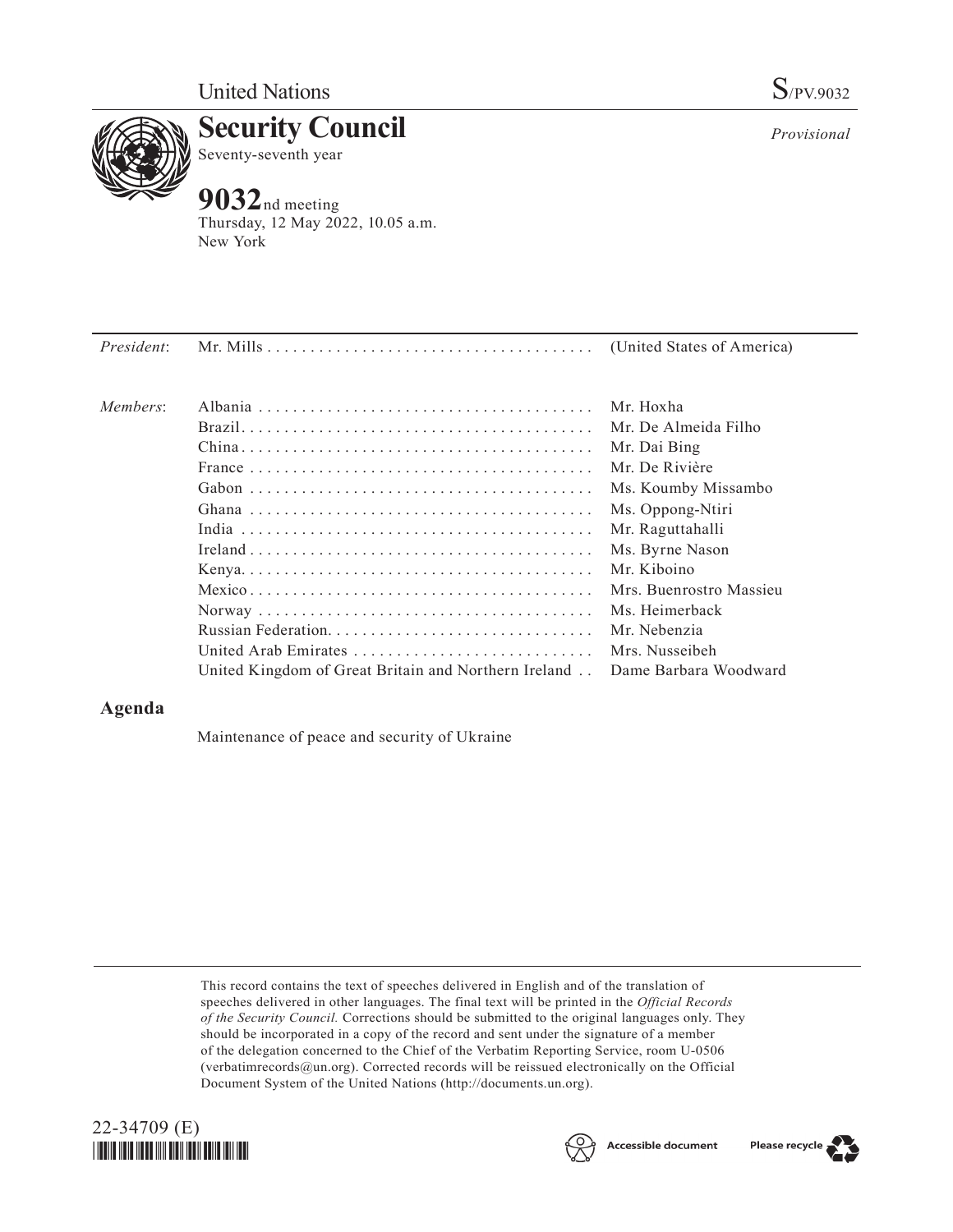*The meeting was called to order at 10.05 a.m.*

## **Adoption of the agenda**

*The agenda was adopted.*

## **Maintenance of peace and security of Ukraine**

**The President**: In accordance with rule 37 of the Council's provisional rules of procedure, I invite the representatives of Estonia, Poland, Slovakia and Ukraine to participate in this meeting.

In accordance with rule 39 of the Council's provisional rules of procedure, I invite the following briefers to participate in this meeting: Ms. Joyce Msuya, Assistant Secretary-General for Humanitarian Affairs and Deputy Emergency Relief Coordinator; and Mr. Omar Abdi, Deputy Executive Director for Programmes at UNICEF.

The Security Council will now begin its consideration the item on its agenda.

I now give the floor to Ms. Msuya.

**Ms. Msuya**: As the Security Council received an in-depth humanitarian briefing by Under-Secretary-General Griffiths last Thursday (see S/PV.9027), I will keep today's remarks brief. I know that Mr. Abdi, Deputy Executive Director of UNICEF, will of course provide details on the impact this war is having on children. Let me update members with the latest on the United Nations joint efforts to negotiate more humanitarian pauses to allow safe passage for civilians trapped by the fighting.

On Monday, together with the International Committee of the Red Cross, we were able to evacuate another 174 civilians from the Azovstal steel plant and other parts of Mariupol. This was the third operation in the past week out of Mariupol, bringing the total number of civilians evacuated from the steel plant, Mariupol and neighbouring towns to over 600. This is a truly monumental feat amid the shelling and destruction ongoing in the east.

This is a glimmer of hope. Yet, as we have seen these past couple of days, this war continues on its destructive path. The intense fighting is causing immense human suffering. Civilians, particularly women and children, are paying the heaviest price. Recent reports of the shelling of a school in Bilohorivka in Luhansk oblast, where women and children were seeking shelter from the fighting, are abominable, and the human toll must be condemned.

Hostilities in populated areas are extremely destructive. The use of wide-area explosive weapons in these areas comes with a very high risk of indiscriminate effects and must be avoided.

The presence of landmine and unexploded ordnance also significantly affects humanitarian response and access. Even before this war, eastern Ukraine was one of the most mine-contaminated regions in the world. Support for mine action is crucial. Demining is a priority to open up humanitarian space.

Under international humanitarian law, the parties must respect all civilians, as well as civilian homes, schools, hospitals and other essential infrastructure; they must take constant care to spare them. This includes allowing civilians to leave areas of hostilities voluntarily and safely. It includes having special consideration for the needs of people facing specific risks, such as women, children, the elderly and people with disabilities. I also urge parties to the conflict to remove any barriers to the movement of humanitarian staff to ensure the continued delivery of life-saving assistance across Ukraine.

Let me briefly update Council members on the latest figures. Almost 14 million Ukrainians have been forced to flee their homes, of whom 8 million are internally displaced. Some 227 partners, the majority national non-governmental organizations, have provided humanitarian assistance to over 5.4 million people, many of those in the east. This scale-up is unprecedented.

As Council members are aware, in addition to the evacuations from the Azovstal plant and Mariupol, five inter-agency convoys carrying essential medical supplies, water, food rations, non-food-items, waterrepair systems and generators have provided a lifeline to civilians encircled by fighting. This is by no means enough. Both parties have been notified of these convoys. I urge them to continue their facilitation efforts so we can reach many more civilians. This is also required of them under international humanitarian law. We must urgently take our efforts to scale.

Our recent efforts to evacuate civilians in the east have shown us that there is goodwill and common ground for us to build on between the parties. As requested by the Secretary-General, Mr. Martin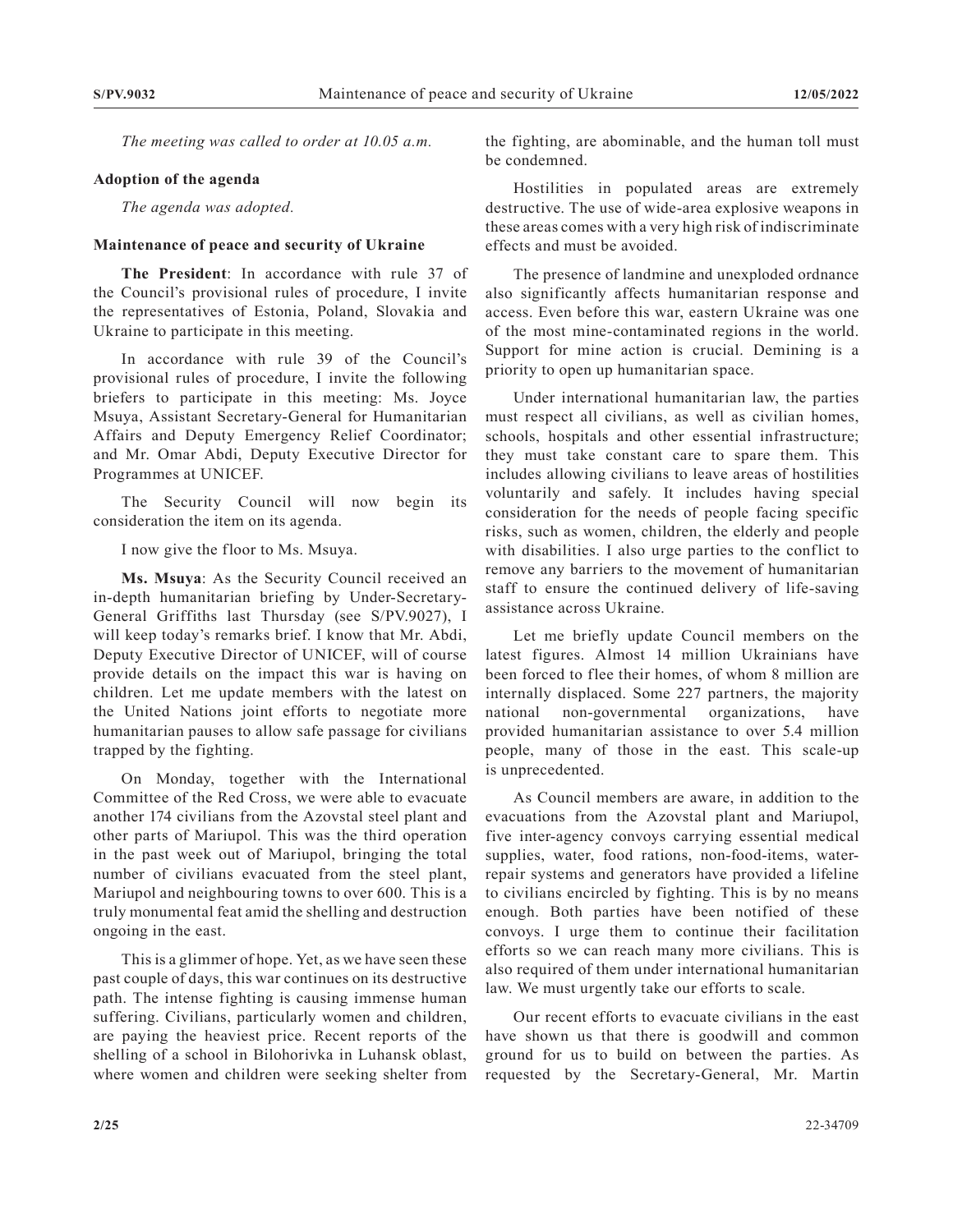Griffiths is exploring ways to bring the parties together to discuss humanitarian issues, including safe passage for civilians and the movement of humanitarian convoys. Earlier this week, Mr. Griffiths was warmly received in Ankara by the Minister for Foreign Affairs, His Excellency Mr. Mevlüt Çavuşoğlu, and Presidential Spokesperson İbrahim Kalın. Their discussions focused on Turkish support for the efforts of the United Nations towards progress on pressing humanitarian concerns in Ukraine.

We must explore all options to reach more people where needs are the greatest. We remain firmly committed to leaving no stone unturned in finding measures — from local pauses to wider ceasefires — to save lives. The world expects this of us. The people of Ukraine deserve this.

**The President**: I thank Ms. Msuya for her briefing.

I now give the floor to Mr. Abdi.

**Mr. Abdi**: I would like first to express our appreciation to Ambassadors De La Fuente Ramírez and De Rivière for requesting today's meeting. I would also like to thank the United States for calling this briefing during its presidency of the Security Council.

It has been just one month since UNICEF last briefed this Council on the situation of children in Ukraine (see S/PV.9013). As each day passes, more Ukrainian children are exposed to the horrors of this war. In just this past month, the United Nations verified that nearly a hundred children were killed, and we believe the actual figures to be considerably higher. More children have been injured and faced grave violations of their rights. Millions more have been displaced. Schools continue to be attacked and used for military purposes, and water and sanitation infrastructure has been affected. The war in Ukraine, like all wars, is a child-protection and child-rights crisis.

Last month, UNICEF briefed the Council following the attack on Kramatorsk train station, which was an attack on families fleeing the violence and which interrupted the work of our team on the ground to deliver desperately needed humanitarian assistance. We meet again today after another horrifying attack, this time on a school in Luhansk, which is yet another stark example of disregard for civilian lives. Today, even more families are mourning the loss of loved ones.

It is also a stark reminder that, in Ukraine today, education is also under attack. In February, the school year came to a standstill when the war broke out. As of last week, at least 15 of 89 UNICEF-supported schools in eastern Ukraine had been damaged or destroyed since the start of the war. Hundreds of schools across the country are reported to have been hit by heavy artillery, air strikes and other explosive weapons in populated areas, while other schools are being used as information centres, shelters, supply hubs or for military purposes, which will have a long-term impact on children's return to education.

These attacks must stop. All parties must honour their legal and moral obligation to protect civilians and civilian infrastructure, respect international humanitarian and human rights law, and ensure that the rights of children are upheld. In 2021, the Security Council adopted resolution 2601 (2021), which condemns attacks on schools and calls for all necessary safeguards to uphold the right to education. The Safe Schools Declaration outlines what is needed to enhance protection of education in conflict. What is needed now is the courage, discipline, and political will to translate these words into action.

Schools are a lifeline for children, especially in conflict. Schools are a safe space, with routines providing protection from harm and a semblance of normalcy. Schools are also critical conduits for information about the risks of deadly explosive ordnance, and they are a connector to essential health and psychosocial services. The education workforce in Ukraine — teachers, principals, social workers, psychologists and other professionals — are equally affected by this conflict. Supporting them so they can stay and deliver is more important than ever.

We must also ensure creative, multifaceted, and flexible solutions that combine low- and high-tech methods to reach all children and minimize disruptions to their learning. In mid-March, over 15,000 schools resumed education in Ukraine, mostly through remote learning or in-person/hybrid options. The Ministry of Education and Science, supported by UNICEF and other partners, is doing everything possible to reach Ukrainian children, including supporting online education from kindergarten through grade 11. We are also supporting an ongoing digital campaign on explosive-ordnance-risk education, while providing education-related supplies. However, remote learning can be only a temporary solution. Lessons from the coronavirus disease pandemic show the importance of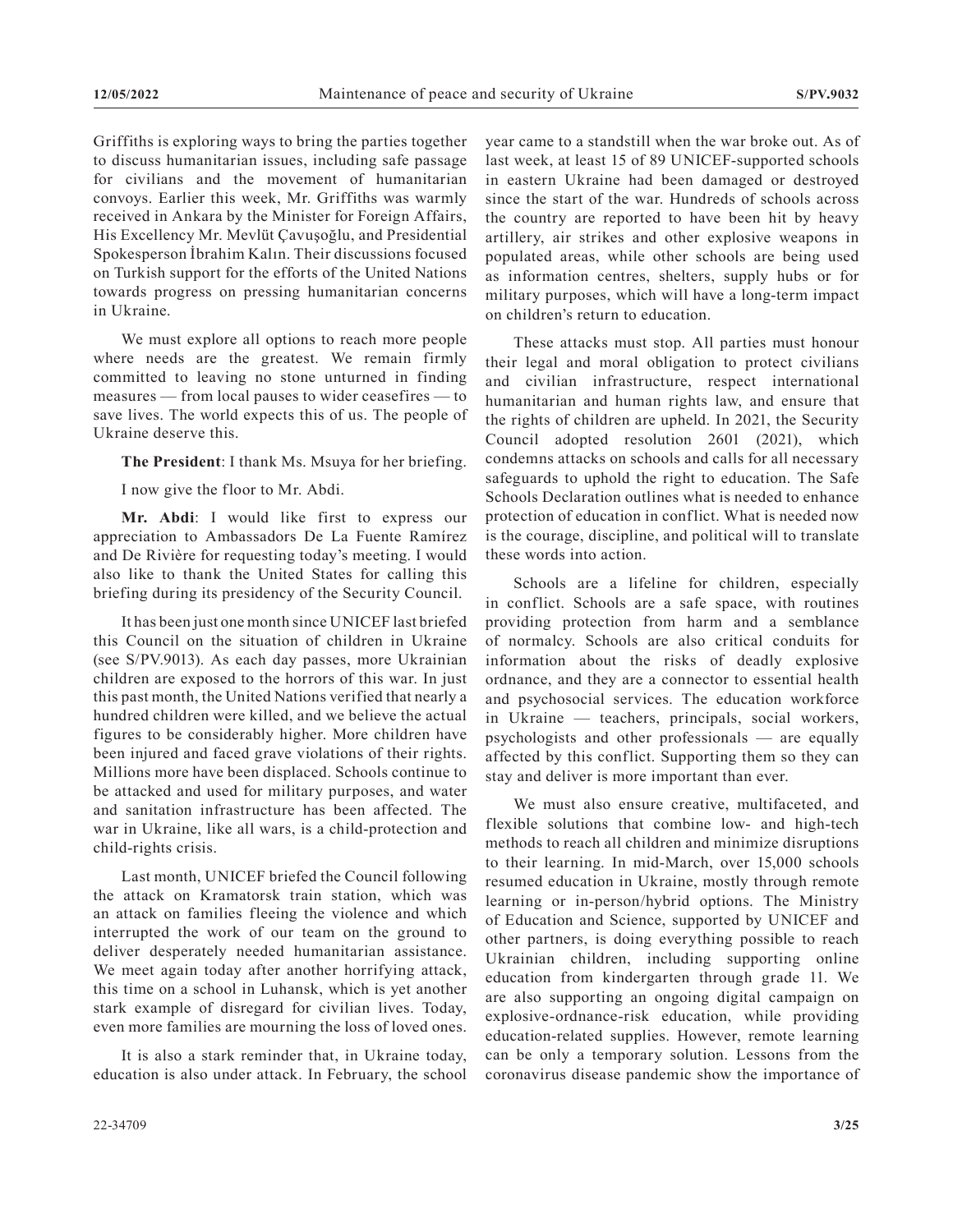children learning in a school setting with their peers and teachers.

In the broader region, thanks to the European Union's temporary protection directive, Governments and municipalities in neighbouring countries are enrolling children in national school systems and alternative education pathways, which is helping ensure the continuity of children's learning and supporting their completion of the school year. It is estimated that 3.7 million children in Ukraine and abroad are using online and distance-learning options. But enormous obstacles remain, including capacity and resource constraints, language barriers and unpredictable movements of children and their families.

We must make every effort to reach those most at risk of being left behind. For the youngest learners, access to education can be especially challenging: less than 5 per cent of preschool-aged refugee children are estimated to be enrolled in public kindergartens. Children with disabilities need access to inclusive services and assistive technology, as well as targeted programmes to cover their specific needs, including rehabilitation.

In the past month, we have seen small moments of relief as children and other civilians were evacuated from Mariupol and reached relative safety in other front-line locations. Humanitarians have reached millions of people in need across the country with health, education, water and essential supplies, as well as information, counselling and psychosocial support.

Yet we know that the situation for children and their families in conflict-affected areas without access to humanitarian assistance continues to be grim. Children and parents tell us of enduring a living hell, in which they were forced to go hungry, drink from muddy puddles and shelter from constant shelling and bombardments, and of dodging bombs, bullets and landmines as they fled.

The war in Ukraine has also had a devastating impact on the most vulnerable children globally, as world food and fuel prices have spiked to all-time highs. Children already affected by conflict and climate crises across the world — from Afghanistan to Yemen and the Horn of Africa — are now paying a deadly price for another war far from their doorsteps. The repercussions of the war in Ukraine will continue to ripple across the globe.

Ukrainian children have been uprooted from their homes, separated from caregivers and directly exposed to war. Their schools have been destroyed, and the critical infrastructure essential for their survival and well-being, including hospitals and water and sanitation systems, are being devastated by the fighting.

Ukrainian children tell us that they want to reunite with their families, return to their communities, go to school and play in their neighbourhoods. Children are resilient, but they should not have to be. They have already paid an unconscionably high price in this war. We must do everything possible to help ensure it does not also cost them their futures.

Once again, as humanitarians, we will do everything we can to continue meeting the needs of the children affected by this war and to provide safety, stability and protection, but that will never be enough. Ultimately, children need an end to this war — their futures hang in the balance.

**The President**: I thank Mr. Abdi for his briefing.

I would like to draw the attention of speakers to paragraph 22 of presidential note S/2017/507, which encourages all participants in Council meetings to deliver their statements in five minutes or less, in line with the Security Council's commitment to making more effective use of open meetings.

I shall now give the floor to those members of the Council who wish to make statements.

**Mrs. Buenrostro Massieu** (Mexico) (*spoke in Spanish*): I thank Ms. Joyce Msuya and Mr. Abdi for their briefings. Their briefings confirm our concern about the terrible impact that the conflict in Ukraine is having on the lives of children, which is why my country and France requested this meeting.

As long as a cessation of hostilities is not achieved, the priorities of the international community must be to provide humanitarian assistance; to protect the civilian population, in particular the most vulnerable groups, such as children; and to avoid further damage to the infrastructure essential for their survival.

Attacks such as the one on a school in the Luhansk region are absolutely unacceptable and condemnable. Attacking schools is a clear violation of international humanitarian law, to which we must not turn a blind eye. In that regard, we are mindful of the work of the Prosecutor of the International Criminal Court.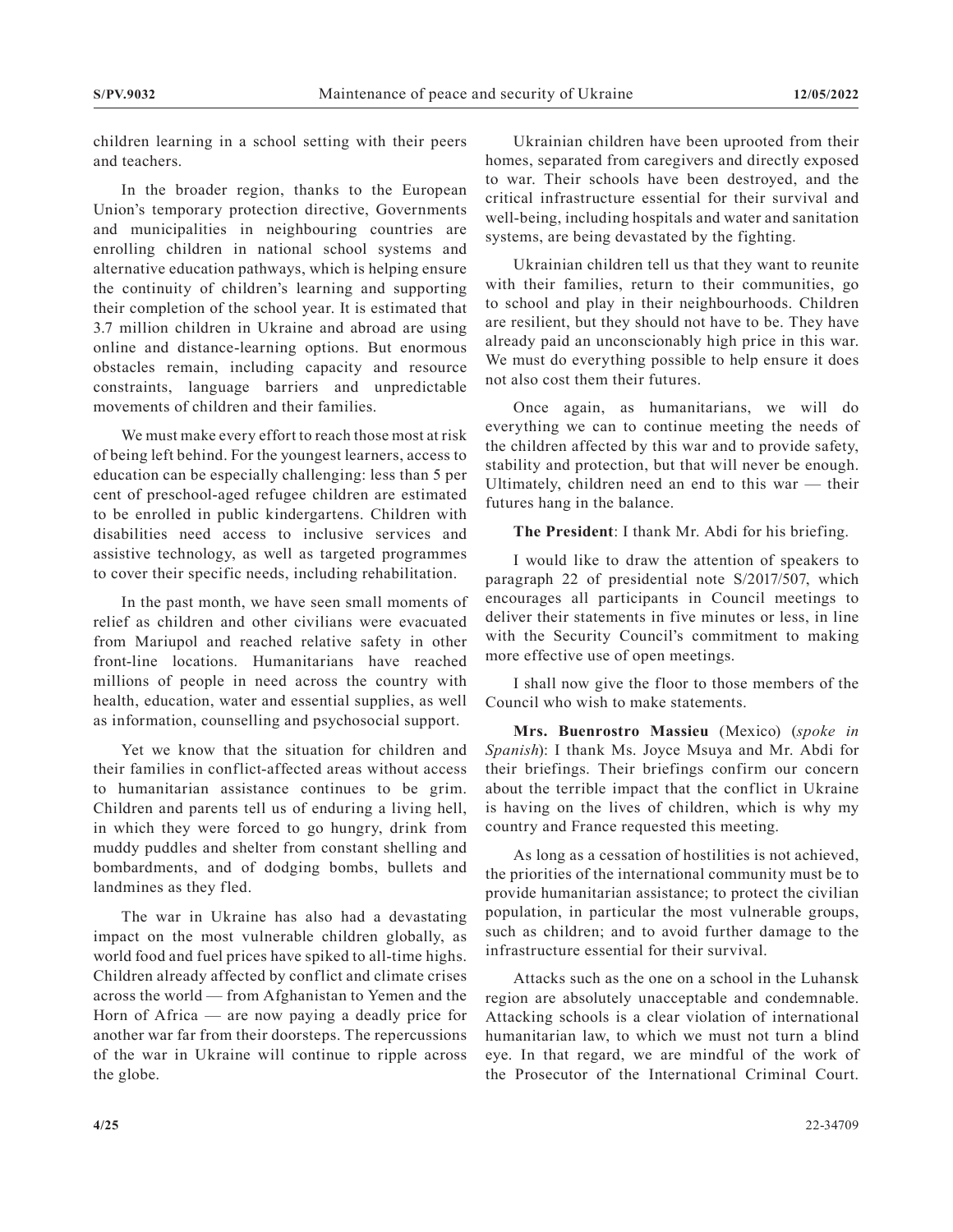We regret the fact that Luhansk is not an isolated case. The use of explosive weapons near schools and institutions of higher education and their access roads should be avoided at all times. Also, armed forces must be adequately trained to avoid affecting the civilian population.

The impact of the war on children is simply devastating. As UNICEF has indicated, two thirds of Ukrainian children have been displaced by the conflict, and in most cases they have had to leave the only home they have ever known. The conflict also affects the mental health and psychosocial well-being of an entire generation — those who have been displaced as well as those who have stayed behind. The trauma generated by this war does not discriminate; the constant bombardment and psychological harassment caused by the warnings of imminent attacks will have profound and long-term repercussions. We recognize the efforts of UNICEF and other institutions to address the dire mental health crisis, and we believe that comprehensive strategies are needed to address it.

We are also concerned about the increase in reported cases of sexual violence against children, for whom support services are very limited. The impact on health facilities also translates into the deterioration of sexual and reproductive health services and care for newborns.

The massive wave of displacement has made children and adolescents a target for human trafficking networks; unaccompanied and separated children are especially vulnerable. We call on host countries and institutions such as the United Nations Office on Drugs and Crime and INTERPOL to address those new circumstances and to register and identify refugee minors.

Finally, we cannot fail to mention the situation of children with disabilities, whose vulnerability is even more acute.

Mexico also stresses that any child fleeing Ukraine, or any other country, must be afforded the same treatment: there cannot be a system with two levels of standards in the treatment of refugees.

Any war is a war against children, and this war is no exception. That is why we ask the Secretary-General and his Special Representative for Children and Armed Conflict, in the next report on that issue, to include Ukraine with a view to establishing a monitoring and

reporting mechanism and to list those responsible for grave violations against children, as well as to address the situation in the Working Group on Children in Armed Conflict.

**Mr. De Rivière** (France) (*spoke in French*): I thank Ms. Msuya and Mr. Abdi for their briefings.

The Russian aggression continues inexorably. The Russian army continues to kill civilians, including children, and to destroy civilian infrastructure.

We all know that the number of civilian victims is much higher than the figures reported. The head of the human rights monitoring mission in Ukraine recently spoke of thousands more deaths, including in Mariupol, that black hole that is so difficult to access.

The cost of the war for children is terrible. Two thirds of Ukrainian children have been displaced, and the majority of them are unable to attend school. France condemns all attacks against schools, including the one in Bilohorivka. In addition, more than 200 medical facilities have been attacked or destroyed, according to the World Health Organization.

Attacks on schools and hospitals, as well as the killing and mutilation of children, are serious violations of international humanitarian law and the rights of children in wartime. We call on the Secretary-General to use all the tools established by the Security Council to verify facts and attribute responsibility, including the Secretary-General's annual report and his list of infamy of parties who have committed grave violations against children. Those who kill children and attack schools belong on that list.

Those crimes will not go unpunished. France will continue to support investigations to combat impunity, while lending its full support to the Ukrainian justice system and to international jurisdictions, including the International Criminal Court.

There is an urgent need for action. We call on Russia to respect the order of the International Court of Justice to end this unjustifiable and devastating war and to withdraw its troops from Ukrainian territory.

The protection of civilians and civilian infrastructure is a priority. We therefore reiterate our call for an immediate cessation of hostilities. Respect for international humanitarian law and human rights is non-negotiable. Humanitarian access must be guaranteed. France calls on the parties to cooperate with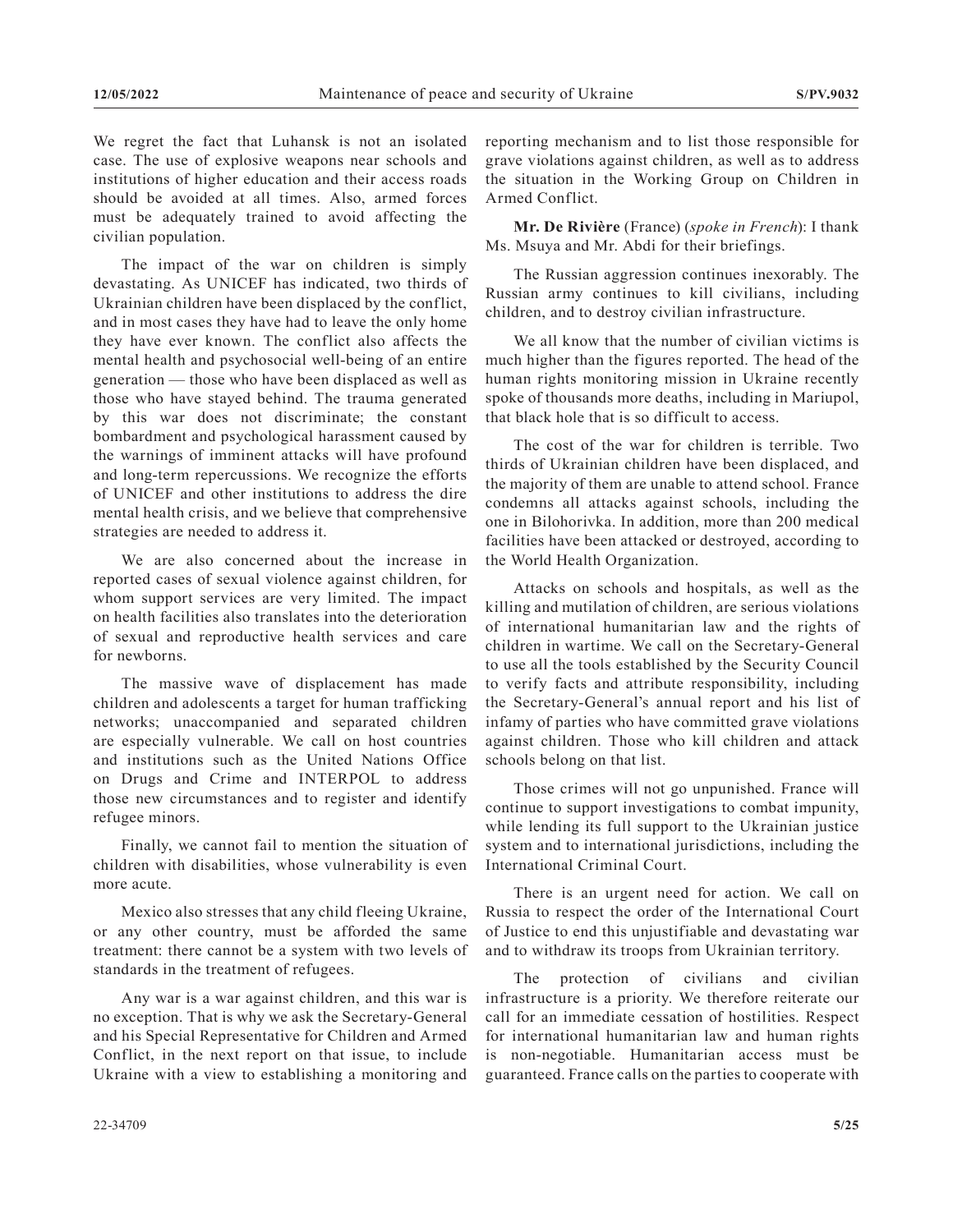the Office of the United Nations High Commissioner for Human Rights and the Human Rights Council's Independent International Commission of Inquiry on Ukraine.

France commends the efforts of the Secretary-General, United Nations agencies and the International Committee of the Red Cross, which have enabled the evacuation of several hundred civilians from Mariupol. It is essential that the evacuation of civilians and all the wounded continue, allowing the evacuees to choose their destination. We also commend the work of UNICEF and UNESCO to ensure that displaced children have access to education, including distance learning.

The whole world is affected by this war, which increases the threat of a major global food crisis on a daily basis. We reiterate our call on Russia to lift the blockade of Ukrainian ports in the Black Sea in order to enable the exportation of food. France will continue to intensify our efforts to counter the negative impact of this war on the most vulnerable countries, in particular through the Food and Agriculture Resilience Mission initiative.

France and its partners will remain fully mobilized in support of Ukraine and the Ukrainian people. France will also continue to do its part, with aid amounting to \$2 billion, as announced by Emmanuel Macron, President of the Republic, at the Warsaw donors' conference on 5 May.

Having just commemorated the end of the Second World War, we are determined to continue to mobilize for freedom and peace in Ukraine and on the entire European continent.

**Mr. Hoxha** (Albania): Let me thank Ms. Msuya and Mr. Abdi for their update.

We meet again to discuss the situation in Ukraine. The war continues its destructive path. The overall situation is dire and worsening. People continue to suffer. The lives of countless civilians, particularly women and children, are being devastated because of this war of aggression that continues unabated.

If one would try to summarize the news that we get every day from Ukraine, including what we heard from the briefers today, it would be continued shelling with mounting civilian victims, targeted cities with large-scale destruction of civilian infrastructure, persistent attacks of hospitals, health-care facilities and schools, horrible crimes, including extrajudicial killings, torture, rape and mass graves, countless shocking personal stories of lives uprooted and ripped apart that will never be the same again. We also hear about the continued Ukrainian resistance against the ongoing war that they did not want and did not choose.

As the war goes on and intensifies, so does the magnitude of human suffering. In only three months, more than 7,000 civilian casualties have been registered and 14 million people have been forced to leave their homes. Two months ago, the United Nations projected that some 4 million people would be displaced by the war. In less than 10 weeks, that number is now 5.8 million, and the new projection is double — 8.3 million. That requires more financial support for refugees and host countries to face challenges related to access to food, housing, transportation and services.

The massive destruction of civilian infrastructure has made life unbearable or completely disrupted for millions of people because the systematic destruction of health facilities, transport, supplies and warehouses only severs basic services.

Against that backdrop, we are particularly concerned by reports of unlawful attacks on schools, which deprives civilians of access to education. It is unbearable to see a school reduced to rubble. Schools, like hospitals, should be safe places, immune from harm and free from attacks. In Ukraine today, they are not safe. An average of 22 schools a day have regularly been under attack in Ukraine since the start of the war, disrupting the education of those 5.5 million children who are still in the country. Their school year ended on 24 February. At least one in six UNICEF-supported schools in eastern Ukraine have been damaged or destroyed since the start of the war. Only a few days ago, more than 60 people were feared dead after a Russian bomb flattened the school being used as a shelter in the village of Bilohorivka, in the Luhansk region. There is no justification for such recklessness.

In the context of that desolate picture, we are pleased to highlight that, on a positive note, UNESCO's Global Education Coalition, composed of some 200 members from the private sector, civil society, academia and the United Nations family, is working to ensure the right to education and the continuation of learning in Ukraine. Digital devices will be provided to Ukrainian teachers, who will reach out to hundreds of thousands of learners in order to ensure the continuity of online learning. In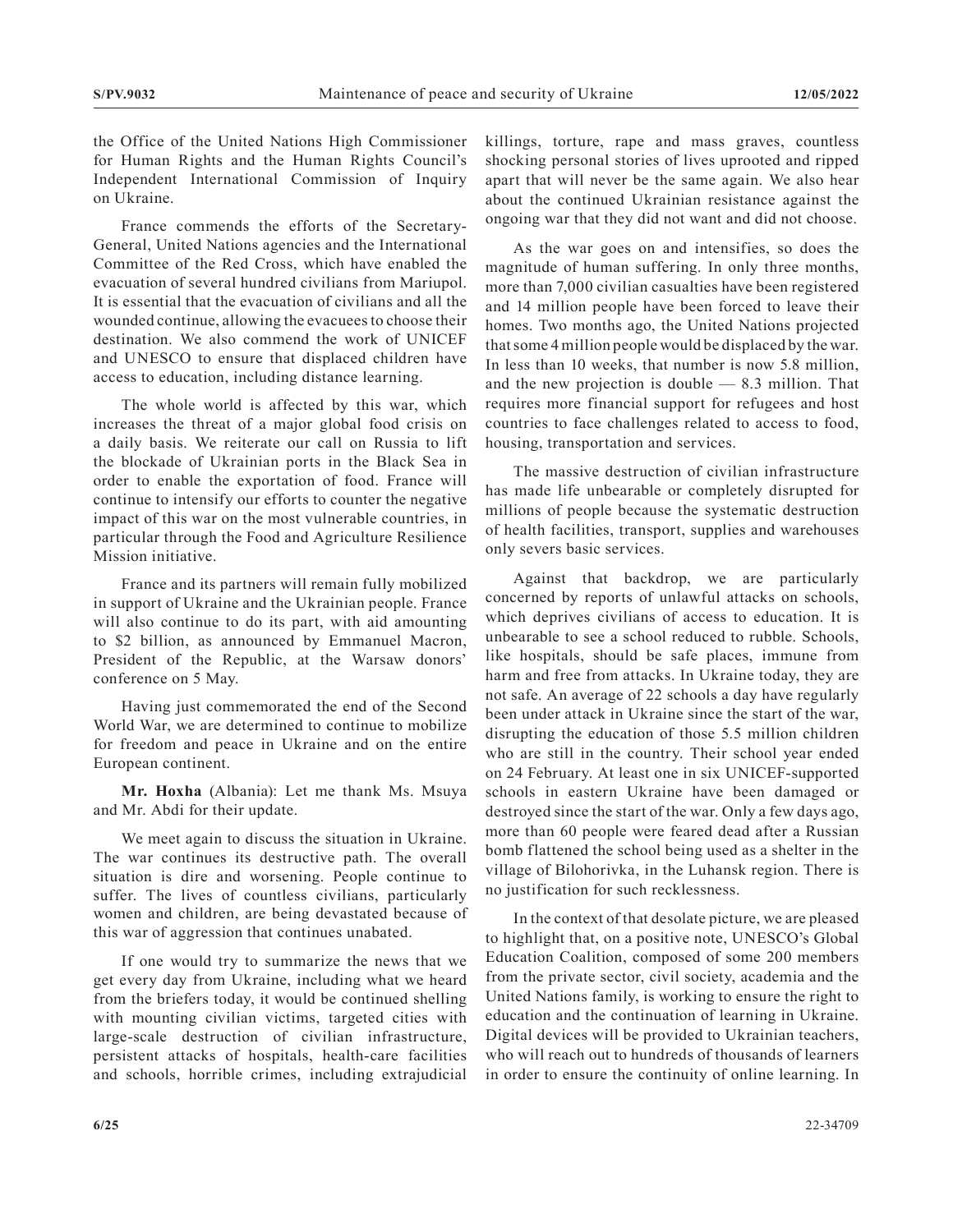addition, a high-education e-assessment platform will allow some 200,000 students to pass their examinations.

As the military aggression escalates, civilian casualties and more crimes and crimes against humanity mount, reports and preliminary facts gathered on the ground raise serious concerns about grave breaches of international humanitarian law in Ukraine. A report recently published pursuant to the Organization for Security and Cooperation in Europe Moscow Mechanism analyses a shocking range of apparent war crimes, from rape to torture to deportation and the use of human shields. It marks an important step in a long road to a full understanding of the illegal and criminal acts committed and suffered in the ongoing aggression. It concludes that, among other things, the two most blatant attacks mentioned several times during our discussions here — the bombing of the Mariupol maternity and children's hospital and the bombing of Mariupol's Donetsk Academic Regional Drama Theatre, where several hundred civilians were killed — most likely constitute an egregious violation of international humanitarian law and that those who ordered or executed those attacks committed a crime.

We must do all we can in order to secure the rights of children. In that respect, we call on the Secretary-General and his Special Representative on Children and Armed Conflict to add Ukraine as a situation of concern in the upcoming twenty-second annual report on children and armed conflict, in the light of the grave violations committed against children in eastern Ukraine between 2014 and 2021, as well as evidence of an alarming increasing in grave violations across the country amid the rapid and ongoing escalation of hostilities since late February. A thorough investigation must be carried out, and accountability must and will be ensured.

The seismic effects of Russia's war in Ukraine are being felt everywhere. Stores in places far from Russia and Ukraine are running out of cooking oil, farmers are scrambling to buy fertilizers and Governments are struggling to respond to public disquiet due to the sharp rise in prices. Disruptions to the flow of those essential goods are compounding other supply chains, causing shortages and pushing millions of people into hunger. There must be no mistake about who is responsible.

Ceasefire arrangements for the evacuation of some 600 civilians from the steel plant in Mariupol show that it is possible to find solutions. It is possible to silence the guns in the name of life when there is a will to do so. Similar arrangements should be extended to the wounded soldiers who are still there. We support the efforts of Under-Secretary-General Griffiths and commend United Nations actors on the ground for their contribution and encourage them to continue their efforts.

In conclusion, this senseless war must come to an end. The sooner it happens, the better for Ukraine and its people to start healing their profound wounds, the better for Russia and Russians to shed their attitude of self-victimization and the better for everyone, everywhere.

**Ms. Oppong-Ntiri** (Ghana): I thank you, Mr. President, and the delegations of Mexico and France for convening today's meeting. I would also like to join previous speakers in thanking Ms. Joyce Msuya and Mr. Omar Abdi for their briefings.

After several months of the violent conflict in Ukraine and its resulting humanitarian crisis, Ghana is deeply concerned about the lack of satisfactory progress towards finding a solution to the situation. It is indeed disheartening to know that innocent children have been caught up in this armed conflict, and sadly will be the most adversely affected by the horrifying situation.

As the war continues to affect social institutions, education has undeniably been one of the major casualties, leading to severe disruptions in the education of children. My delegation takes note of the report of the Ukrainian Ministry of Education and Science that 1,397 educational facilities across the country have been damaged and 102 destroyed by bombings and shelling, as of 26 April. Indeed, the reported attacks on schools and other educational facilities across Ukraine may constitute gross violations of international humanitarian law, particularly against children.

On that note, my delegation strongly condemns the bomb explosion at a school building in Luhansk, in eastern Ukraine, on 7 May, which resulted in a considerable number of civilian casualties, and we wish to commiserate with the bereaved families and the people of Ukraine. Ghana reiterates its call on all parties to refrain from attacking civilian infrastructure, especially infrastructure whose destruction impacts the lives of children.

Without the immediate cessation of hostilities, the 7.5 million children in Ukraine will continue to be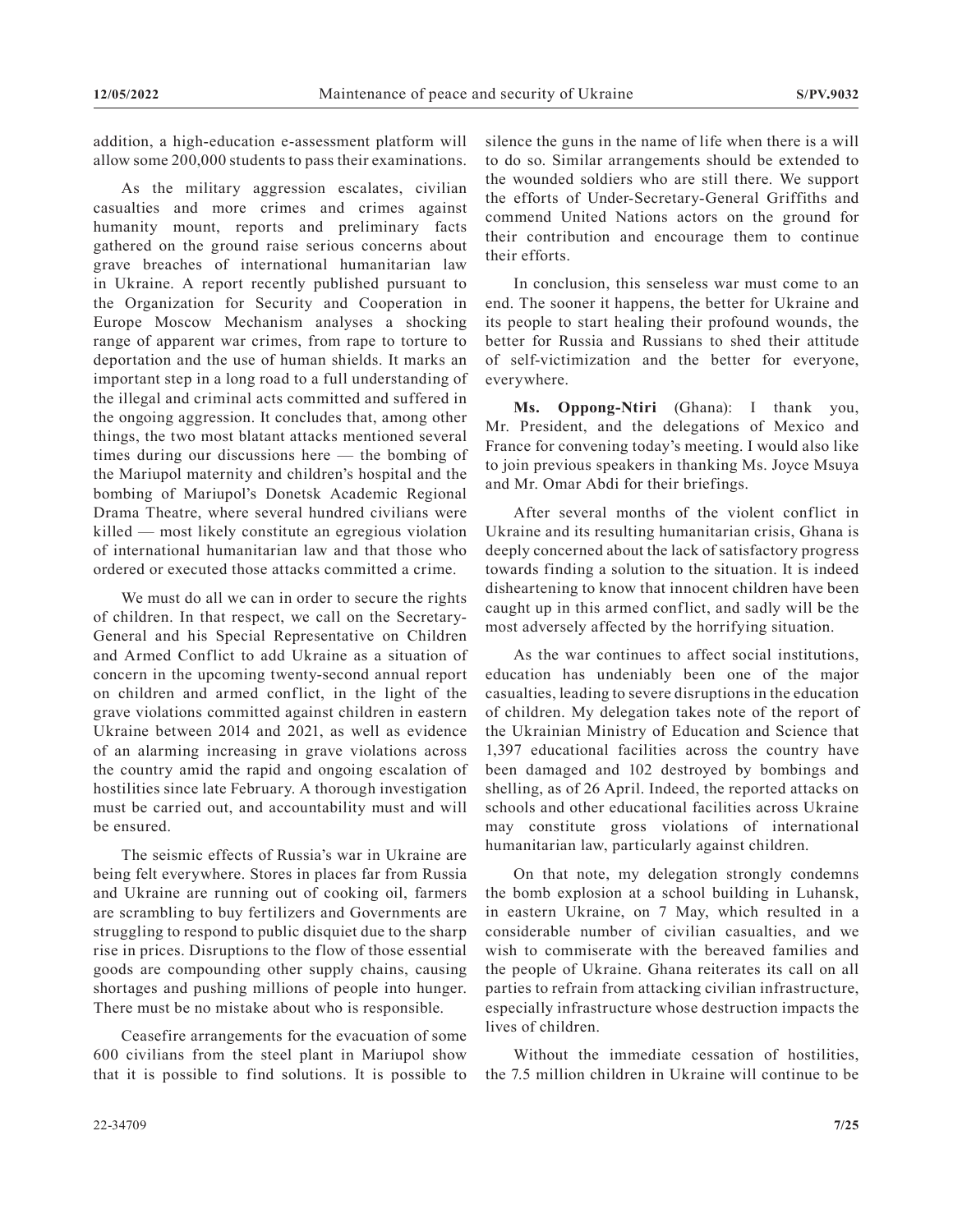endangered by the escalating armed conflict. It is very disheartening to see images of students forced to hide in basements and bomb shelters and children missing months of schooling, which will certainly impact their future negatively. The persistent impunity and highhandedness against children, schools and educational facilities in Ukraine must not only stop forthwith but the perpetrators must also be held accountable for their actions. In the meantime, Ghana is still hopeful that the war will end soon by peaceful and diplomatic means so that teachers and students can return to their normal routines.

In the difficult circumstances faced in Ukraine, the fact remains that war is usually traumatic for children, especially when they are directly affected. The mental impact, especially on children, is likely to have devastating consequences for several years to come. In that connection, humanitarian efforts should focus not only on the physical needs of the affected children in Ukraine but also on their psychological needs and their need for emotional assistance, as the damage of the war will result in long-lasting psychological trauma.

My delegation reiterates that the mental well-being and safety of the children in Ukraine should be our ultimate concern and should remain at the forefront of the action of the international community, including the Security Council. At this juncture, we wish to commend the efforts of UNICEF and its partners in providing education-related supplies and appropriate learning opportunities for Ukrainian children in formal and informal settings.

My delegation calls on host and transit countries to ensure that the best interest of children, including learning opportunities, forms an essential element of their interventions. We believe that such interventions will minimize the enduring impact that the ongoing crisis will have on the lives of children in Ukraine and on their education. In the spirit of resolution 2601 (2021), I would like to reaffirm Ghana's commitment to United Nations endeavours to protect children in Ukraine, as well as its efforts to ensure uninterrupted education for them.

We encourage the continued deployment of the good offices of the Secretary-General in the international endeavour to bring an end to the war and facilitate a diplomatic solution to the ongoing security and humanitarian crisis in Ukraine.

In conclusion, for the sake of the lives of the innocent children in Ukraine, we reiterate our call on the Russian Federation to heed the repeated calls of the international community to withdraw all its invading troops from the internationally recognized borders of Ukraine and pursue the path of dialogue and diplomacy.

**Mr. Kiboino** (Kenya): I thank Assistant Secretary-General Joyce Msuya and UNICEF Deputy Executive Director for Programmes, Mr. Omar Abdi, for their briefings. I also welcome the participation of the representatives of Ukraine, Estonia, Poland and Slovakia in today's meeting.

The humanitarian catastrophe in Ukraine is deeply disturbing. We do not believe that it is inevitable for it to continue. However, we fear that the Council is settling into a familiar tragic pattern. The military conflict is becoming a protracted affair, in which the civilian population continues to suffer gravely. Rather than diplomacy, negotiation and a ceasefire being sought with ambition, far too much energy and attention are being used to make and defend accusations of violations of international humanitarian law.

We are forced to restate the obvious — that our responsibility as the Security Council is to protect international peace and security. Of course, our efforts to advance humanitarian aims in conflict are critically important, but the primary responsibility of the Council remains international peace and security. We must therefore urge the Council and all its members to make every effort to find a path to negotiating peace for Ukraine and its suffering people — a peace that respects and protects Ukraine's rights as a State Member of the United Nations.

The unfolding political situation in Europe, with alliances rapidly developing that may entrench differences, needs to be stabilized for the sake of international peace and security. If the Security Council and the international community truly embrace a preventive approach, then that is a priority. It is also the best safeguard against the humanitarian crisis that will otherwise emerge as a result of a broadening of the war in the future.

With regard to current humanitarian developments, Kenya condemns the recent attacks on civilian objects, including the reported bombing of a school in Luhansk that is believed to have been sheltering approximately 90 civilians. We again urge all parties to prioritize the protection of schools and other critical civilian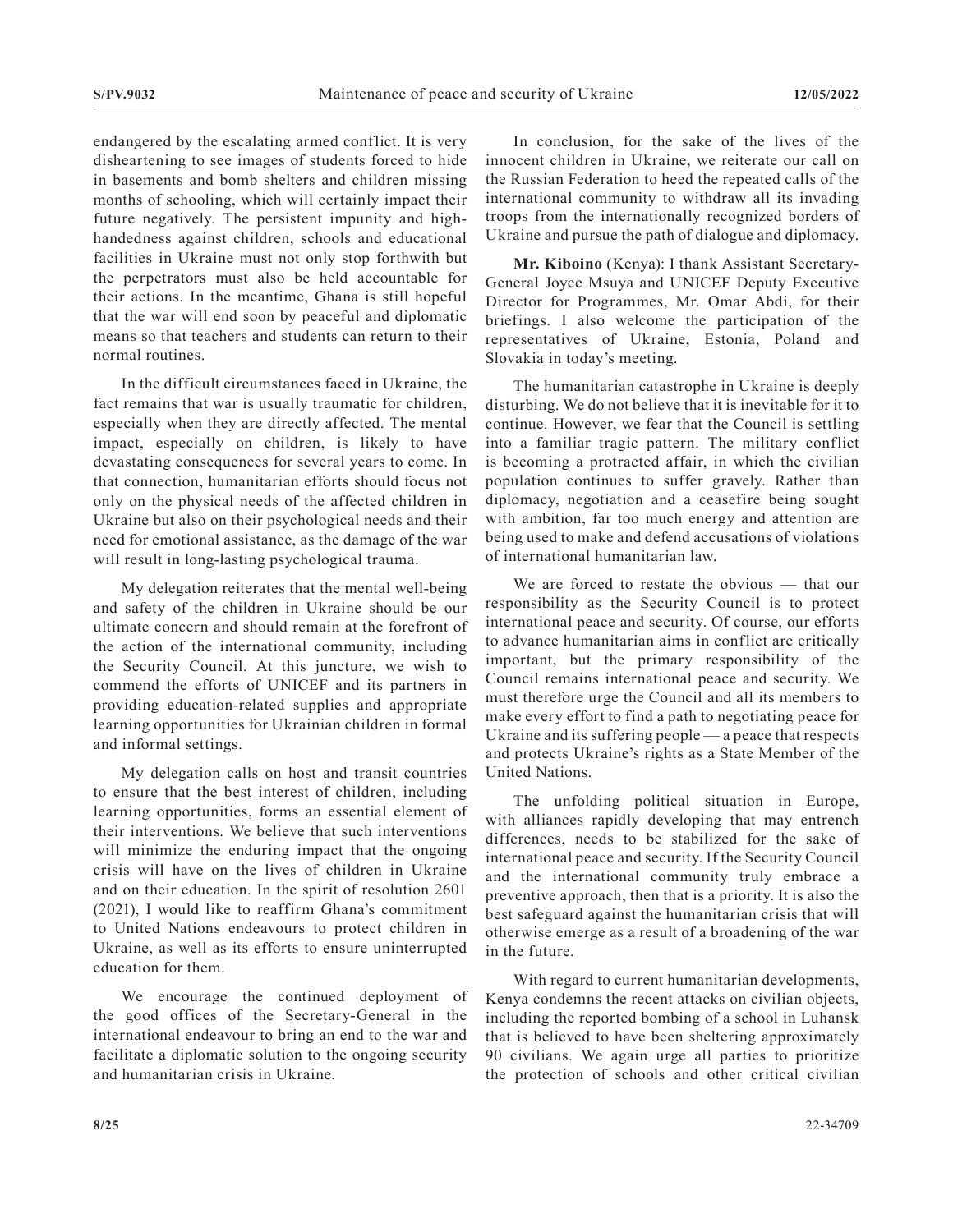infrastructure, in accordance with international humanitarian law. We commend the Secretary-General for his efforts, which resulted in the recent round of evacuations to safety of more than 170 people who were trapped in the Azovstal steel plant and other areas of Mariupol.

We must not forget that this war has an impact on economies and vulnerable people around the world. The disruption of food and energy supply chains is compounding food and energy insecurity, especially in fragile contexts, and is driving millions of people deeper into poverty and humanitarian crises. We therefore appeal for enhanced support for other humanitarian situations, particularly in the global South.

In line with the Secretary General's recommendations on the basis of the assessmentsof his Global Crisis Response Group on Food, Energy and Finance, States should resist export restrictions and make reserves available to countries with serious food insecurity. We urge States, United Nations agencies and international financial institutions to urgently implement the Secretary General's recommendations. Time and boldness are of the essence if the war is not to lead to the escalation of multiple crises worldwide.

In conclusion, we call on the parties to the war in Ukraine and their allies and partners to make greater efforts to achieve a meaningful cessation of hostilities. In the meantime, we strongly urge Ukraine and the Russian Federation to offer guarantees for safe humanitarian passage for trapped civilians, particularly in eastern Ukraine.

**Ms. Heimerback** (Norway): I thank the briefers for their grave accounts of the humanitarian situation in Ukraine.

Norway once again condemns in the strongest terms Russia's unprovoked war of aggression against Ukraine, which has created a humanitarian disaster that is the responsibility of Russia alone.

The civilian suffering must end. The Security Council's joint expression of support last week for the Secretary-General's effort to search for peaceful solutions (S/PRST/2022/3) is a first step towards that end. We need to see a path towards peace.

The ongoing attacks against civilians and civilian infrastructure in Ukraine is having a particularly devastating and unacceptable impact on children and their families and communities. The use of heavy explosive weapons in populated areas is destroying homes, schools and health centres, with children at especially high risk of suffering lethal and debilitating injuries — a risk seven times higher than the risk for adults. We also condemn the use of anti-personnel mines and cluster munitions, weapons that will continue to kill and injure long after the conflict ends.

The most recent attacks by Russia against schools and the civilians seeking shelter therein demonstrate a blatant disrespect for international humanitarian law. Those attacks are clearly in contradiction of resolution 2601(2021) on the protection of education in conflict, which was unanimously adopted by the Council just months ago. We call on all parties to protect and respect the civilian character of schools and educational facilities in accordance with international humanitarian law. Continuing education, even during armed conflict, is crucial, including for displaced children. Their right to education must be upheld.

All Ukrainian children are affected by this war. Many are displaced across borders or internally in Ukraine. We are particularly concerned about the high number of children who are separated from their families. Unaccompanied children are in a particularly vulnerable situation and are at risk of human trafficking and sexual violence and abuse. Access to child protective services is key, including child-appropriate mental health and psychosocial support.

Norway is alarmed about the situation for the many civilians, including children, the elderly and persons with disabilities, who remain trapped in the battle zone. All civilians, including those in care institutions, must have access to humanitarian assistance and safe passage for voluntary evacuation to safety. We are appalled by the reports of involuntary evacuations, deportations and so-called filtration camps.

We are also deeply concerned about the increasing reports of conflict-related sexual violence, including against men and boys. It is of the utmost importance that all survivors be assured of their sexual and reproductive health and rights. The atrocities committed during the war must be investigated and those responsible must be held accountable. We support the ongoing investigations, and we underline the importance of utilizing expertise on child protection, children's rights and gender. In ensuring documentation and accountability, it is also important that the right to freedom of expression and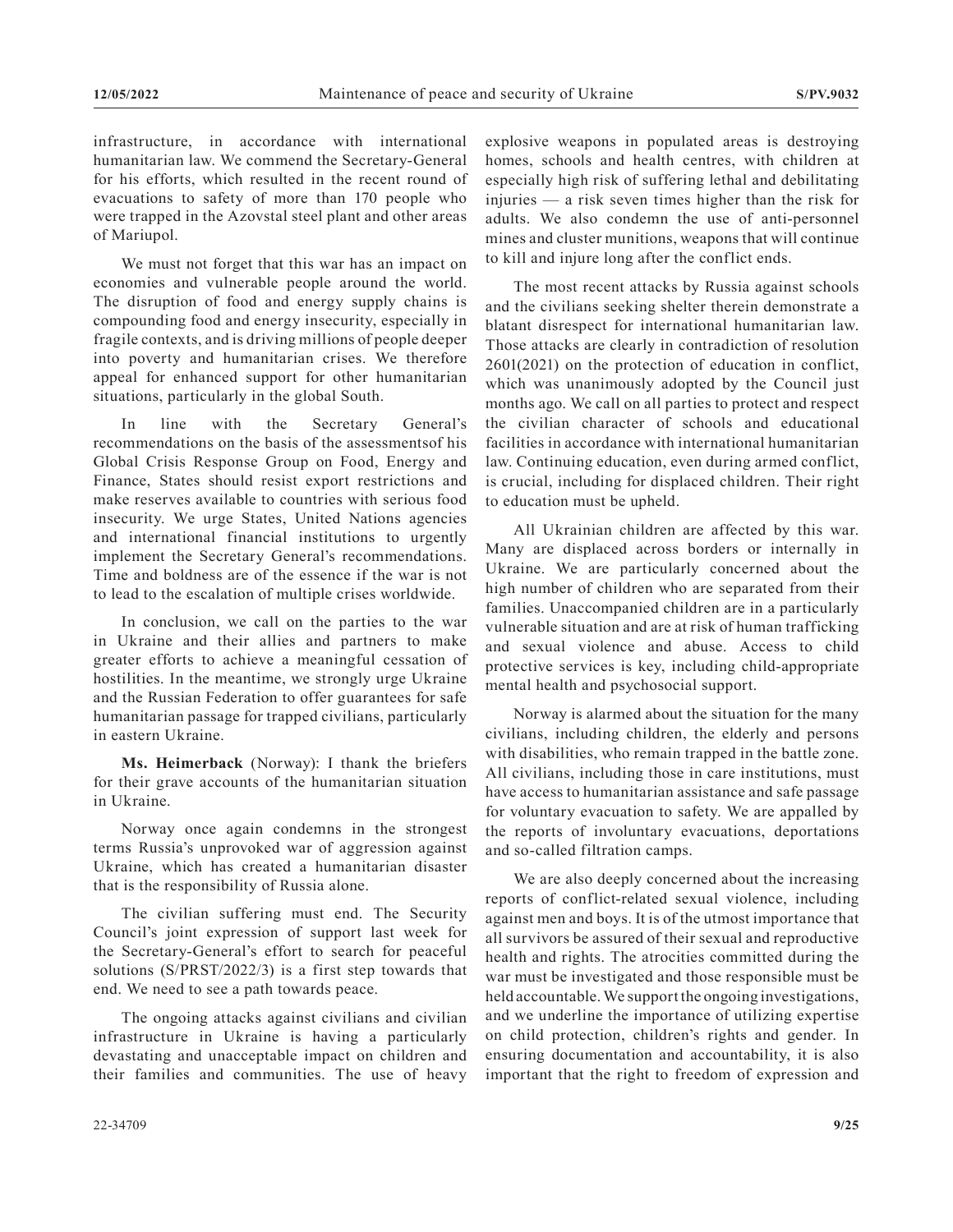free access to information be vigorously defended. Journalists must be protected.

I would like to conclude by commending the humanitarian organizations that are working every day to mitigate the humanitarian consequences of the war, especially local civil society organizations, which are doing a tremendous job.

But for the humanitarian crisis to truly end, the war must stop. Russia chose to invade Ukraine, in breach of the Charter of the United Nations and international law. Russia must also stop the war and withdraw its troops from Ukraine immediately.

**Dame Barbara Woodward** (United Kingdom): I would like to start by thanking Ms. Msuya and Mr. Abdi for their helpful and informative briefings.

Over the past 25 years, the Security Council has repeatedly recognized, condemned and sought to address the impact of conflict on children. While it will take time for the United Nations monitoring and reporting mechanism to establish the full extent of the impact of Russia's invasion on children, there is already evidence that Russia is committing four of the Security Council's six grave violations against children in times of war that are listed in resolution 1261 (1999).

First, children have been killed and maimed. Reporting from the Office of the United Nations High Commissioner for Human Rights suggests that at least 238 children have been killed and 347 injured, although the true toll is likely to be far higher.

Secondly, schools and nurseries have been targeted across Ukraine and, as with the tragic bombing of the Mariupol theatre, children sheltering have been mercilessly targeted.

Thirdly, there are credible allegations of sexual violence against children by Russian forces and, as others have said, mass displacement has left children exposed to human trafficking and sexual exploitation.

Fourthly, reports of forced deportations continue, with more than 700,000 people, including many mothers and children, having been moved to Russia. There is now a very real risk of a lost generation and the continuation of a cycle of violence caused by Russia's invasion and the devastation that it has created.

In order to address that, we need to work together.

First, we urge all countries to endorse and implement the Safe Schools Declaration of 2015, which is designed to protect education in armed conflict.

Secondly, the international community must ensure that all credible allegations of crimes on the territory of Ukraine be investigated, including grave violations against children, whoever is accused of committing them. We support all efforts to improve our collective understanding of the situation on the ground through the collection of evidence and data and the work of the monitoring and reporting mechanism.

Thirdly, the United Kingdom is proud to continue to play a leading role in the humanitarian effort in Ukraine, delivering vital supplies and life-saving medical aid to those most in need, including children, but humanitarian support is not a solution to the suffering of children in Ukraine. Only the withdrawal of Russian troops and an end to Russia's war in Ukraine will end the cause of the suffering.

**Mr. De Almeida Filho** (Brazil): We thank the briefers from the Office for the Coordination of Humanitarian Affairs and UNICEF for their presentations. We would also like to thank France and Mexico for their initiative to discuss the impact of the conflict in Ukraine on children and education.

Children in Ukraine — as elsewhere — must be protected from the harm of violence and under no circumstances should they be subject to violations of international humanitarian law, international human rights law or international refugee law. Brazil is deeply concerned by the continued reports of child casualties due to the use of explosive weapons, mine-related incidents and explosive remnants of war.

Both parties to the conflict must avoid the use of explosive weapons in densely populated areas, including near schools or universities or along routes to or from them. Schools and medical facilities should never be used for military purposes. It is of the utmost importance to implement resolution 2601 (2021), on the protection of education, which Brazil co-sponsored last year. The Safe Schools Declaration, which we have also endorsed, also provides important guidelines on the matter.

In the face of conflict, children and their parents have to endure great challenges. There are reports of Ukrainian parents who, out of desperation, sent their children abroad with strangers. Authorities in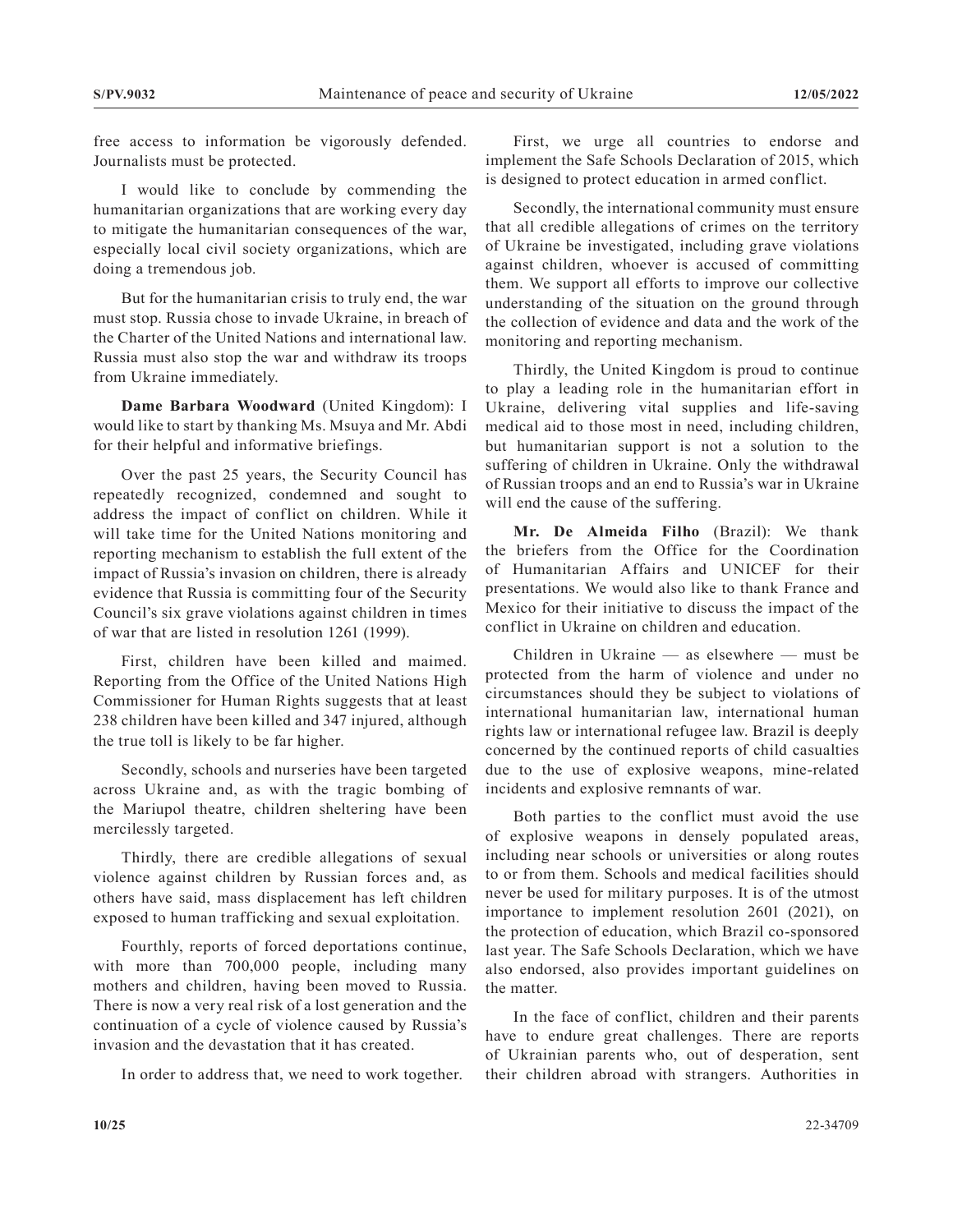neighbouring countries have identified children as young as 4 and 5 years old crossing State borders alone or with barely familiar people. For them, family reunification should be pursued with great urgency.

We cannot overestimate the impact of war on traumatized children. Furthermore, due to disruption of the school system countrywide, their studies are discontinued and compromised, with a lasting impact on their personal development. As the conflict persists, the damage to children's education grows starker.

The cessation of attacks against civilian infrastructure is key in protecting children from the harm of conflict. Resolution 2573 (2021) provides fundamental guidance for the protection of objects indispensable to the survival of the civilian population.

Children forced to flee their homes to ensure their own survival are especially vulnerable. Brazil is concerned by the alarming number of children who have become internally displaced persons (IDPs) and refugees. Support from the international community is needed more than ever, especially for those children who are unaccompanied or separated from their parents and family members.

As they are forced into the condition of refugees or IDPs, children can become more vulnerable to crimes, including sexual violence and exploitation. Their physical integrity and well-being should be a priority for all Member States.

In line with our tradition of solidarity, Brazil has been granting humanitarian visas and residence permits for displaced Ukrainians and stateless persons affected or displaced by the armed conflict in Ukraine. Once on Brazilian territory, they have full access to all public services and social benefits, on an equal footing with Brazilian nationals. Brazilian civil society has been forthcoming in mobilizing to provide further specialized assistance to aid local integration. Other Brazilian humanitarian actions include the donation of water purifiers, food, essential supplies and medical items.

We shall recommit to our efforts to end the conflict and prevent a lost generation of Ukrainian children as victims of trauma without access to proper education. The silencing of the guns and the withdrawal of troops may not be enough to end the war, but it could be the first glimmer of hope for the Ukrainians to resume their lives in peace.

**Ms. Byrne Nason** (Ireland): My thanks go to our briefers this morning — Assistant Secretary-General Msuya and Deputy Executive Director Abdi — for all the work that they and their colleagues have done to help alleviate the suffering inflicted upon the Ukrainian people by the Russian Federation's senseless and illegal war.

Shockingly, two thirds of all children in Ukraine have had to flee their homes — many leaving behind parents and grandparents, all leaving behind the lives they knew. Those children face the horrendous risks of abuse, trafficking and exploitation. That is unconscionable. We have heard reports of children killed and maimed by indiscriminate attacks. We are also hearing chilling reports of sexual violence perpetrated by Russian soldiers, with children reportedly among those violated. That is abhorrent. We simply cannot accept such violations of international law causing such suffering and trauma, whether in Ukraine or anywhere else in the world. Those horrific violations must end and those responsible must and will be held to account.

As civilian infrastructure across Ukraine continues to be demolished by Russian forces, we must respond to the destruction of hundreds of schools, including kindergartens. Attacks on schools in violation of international law have profound impacts on the children affected. Let us remember that, as in the case of killing, maiming and sexual violence, attacks on schools and hospitals are listable under the children and armed conflict agenda. If the Council is to protect children in armed conflict and seriously tackle impunity, we must support the integrity and the impartiality of listing on those grounds.

The Council recognized the right of children to education in conflict with the unanimous adoption of resolution 2601 (2021) just a few months ago. Are our memories really that short? Our words should be followed by actions. Collectively, we need to take action to address the disruption of education through the provision of education in emergency settings, psychosocial services, mental health support and health care. It is clear that child protection capacities in Ukraine need to be urgently resourced. As far as possible, the Council should support United Nations monitors and child protection staff.

Ireland calls on the Secretary-General and Special Representative Gamba de Potgieter to consider adding Ukraine as a situation of concern in the upcoming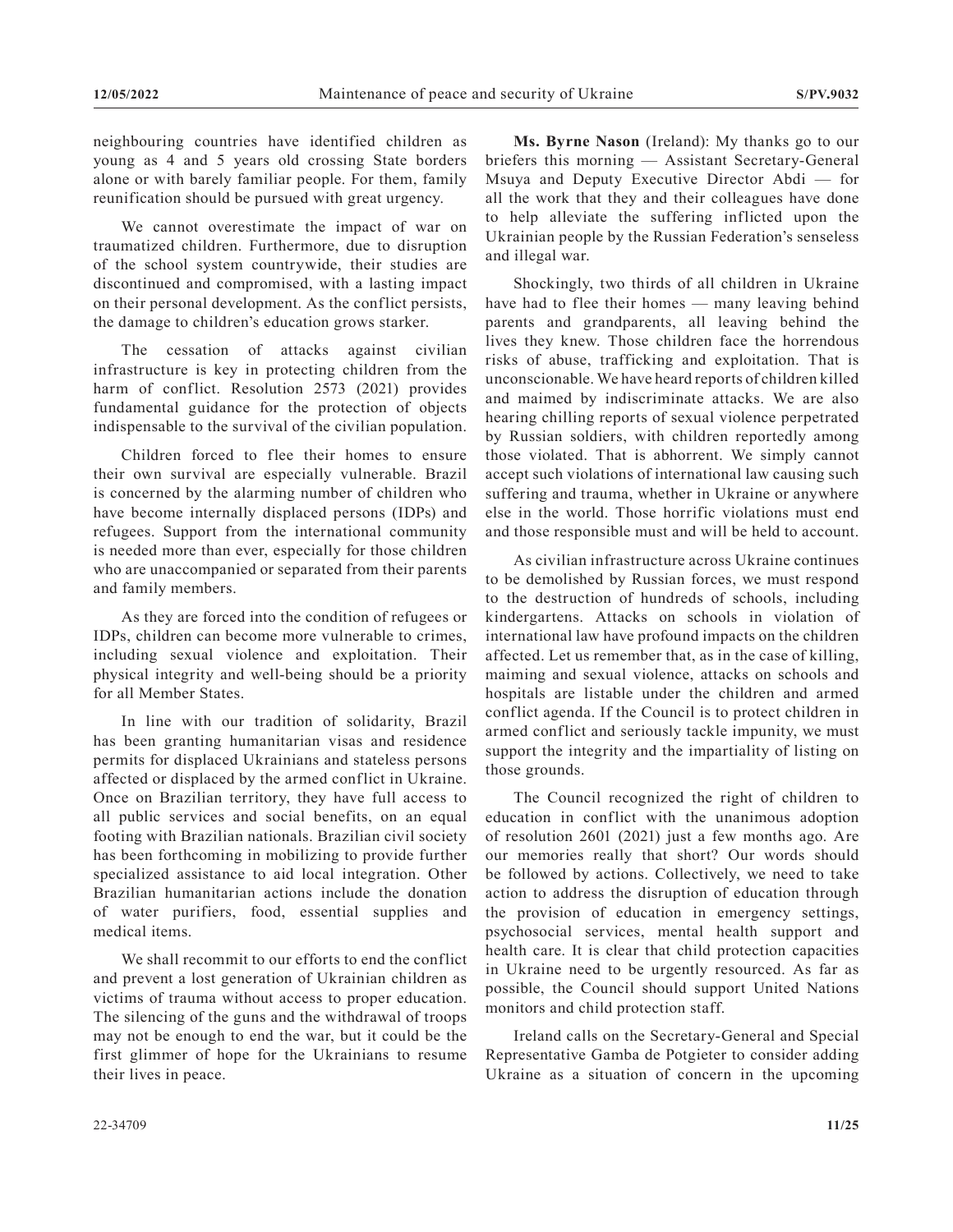annual report on children and armed conflict in order to further assist the extremely important monitoring work carried out by United Nations staff. Grave violations and abuses have been committed against children in eastern Ukraine since 2014. Now, with the alarming increase in violations since the further Russian invasion two months ago, we would fully expect to see that reflected in upcoming reports. We also call on the Secretary-General and Special Representative Gamba to use all tools and mechanisms to address any violations related to children and armed conflict taking place in Ukraine and to deliver on accountability.

The most innocent of victims, millions of Ukrainian children, are being robbed of their childhoods and of their futures by this war. Denying children their right to education has profound impacts not only on their individual development but also on the future of Ukrainian society as a whole.

We continue to see the devastating impact of the use of explosive weapons in populated areas, including on schools. Now and long after the conflict, contamination by explosive remnants of war will have a disproportionate impact on the children of Ukraine, carrying risks of death or injury and further blighting their futures. Equally, robbing children of the possibility of routine vaccinations exposes them to critical outbreaks of communicable diseases, which can also have long-term, debilitating consequences.

The evacuations from Mariupol negotiated by the Secretary-General and the United Nations have shown that it is possible to do the right thing for civilians and that the humanitarian notification system can function. We must continue all our efforts to help the people of Ukraine.

The reverberations of the war, as we know, reach far beyond Ukraine's borders; we also know that they will reach beyond this generation. We all have a responsibility to support the people of Ukraine long after this war has ended.

At this table, we have repeatedly called for the war to end — for the Russian Federation to withdraw its forces and engage in true dialogue and diplomacy. However, as long as armed conflict continues, Russia must comply with its obligations under international law, including international humanitarian law. We will not tire of making this call; we must meet our responsibilities. The children of Ukraine deserve nothing less from us.

**Mr. Dai Bing** (China) (*spoke in Chinese*): I thank Assistant Secretary-General Joyce Msuya and Deputy Executive Director Omar Abdi for their briefings.

The conflict in Ukraine is inflicting on children pain that is foreign to their age. Protecting children from harm is an obligation under international law that must be fulfilled by the parties to the conflict. China reiterates its call to ensure the security of children and the infrastructure on which they depend and to give priority to children's needs in evacuation and humanitarian relief operations.

We welcome the safe evacuation of civilians, including children trapped in the Azovstal steel plant in Mariupol, under the coordination of the United Nations and the International Committee of the Red Cross, and hope that Russia and Ukraine will continue to increase coordination on humanitarian issues and make every effort to reduce the humanitarian impact of the conflict.

The attack on a school in the village of Bilohorivka on 7 May resulted in the loss of many lives. Such incidents are deeply deplorable. Schools should not be targeted or used for military purposes. The circumstances surrounding and the specific causes of the incident should be verified and established. Any accusations should be based on facts.

The conflict, which has been raging for more than two months, has uprooted more than half of Ukrainian children. Millions of children have taken refuge in neighbouring countries. China appreciates the safe haven, humanitarian assistance and psychological support provided by Ukraine and neighbouring countries as well as the Office for the Coordination of Humanitarian Affairs, UNICEF and other humanitarian agencies to children seeking refuge.

China calls on the international community to continue to step up relief efforts to ensure that every child in need receives effective assistance. The risk of human trafficking, sexual exploitation and abuse faced by children seeking refuge, especially separated or unaccompanied children, is worrying. China calls on UNICEF, the Office of the United Nations High Commissioner for Refugees, the United Nations Office on Drugs and Crime and the Office of the United Nations High Commissioner for Human Rights and other agencies to strengthen monitoring and support the countries concerned in taking measures to prevent and eliminate violations against children.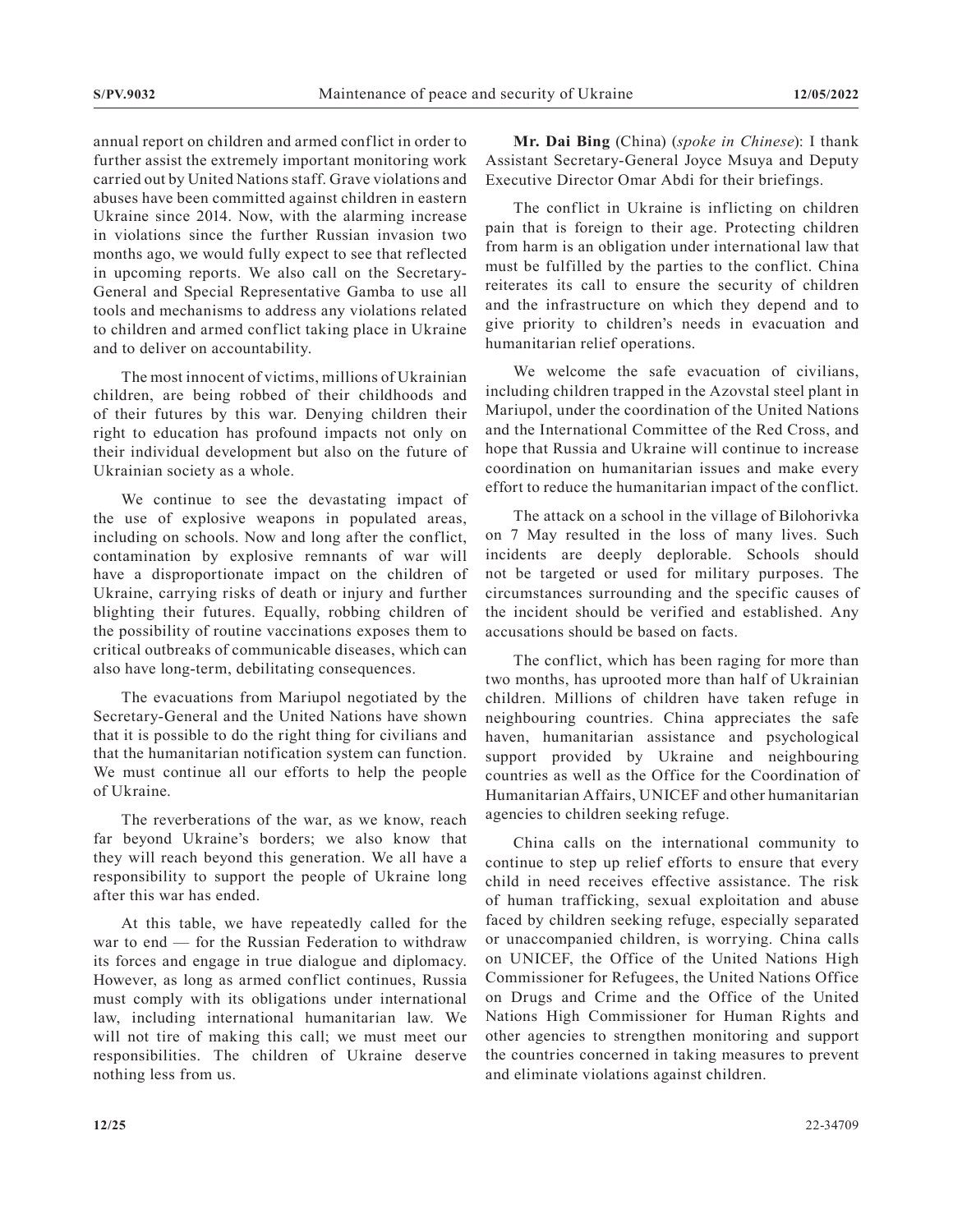The World Health Organization's (WHO) warnings about disruptions in routine immunizations for children and the growing risk of outbreaks of epidemics such as measles should be taken seriously. China supports WHO in in its efforts to cooperate with Ukraine and the countries concerned to ensure that children can receive vaccinations on time.

Education gives hope to children in conflict and is also a matter of the future of Ukraine. China supports UNICEF in its efforts to help the Ukrainian Government provide educational supplies and learning opportunities to internally displaced children and encourages the host countries to integrate refugee children into their own educational systems in order to ensure that children's right to education is not disrupted by the conflict.

Achieving peace is the best protection for children. Dialogue and negotiation are the most realistic and feasible path to achieving a ceasefire and to stopping the war. The international community should encourage Russia and Ukraine to return to the negotiation track and continue creating the political conditions necessary for the restoration of peace.

China welcomes the presidential statement adopted by the Security Council last week on Ukraine (S/PRST/2022/3) calling for the peaceful settlement of international disputes and supporting the Secretary-General's efforts to promote peace.

Sanctions will not bring about peace but will only accelerate the spillover of the crisis, triggering sweeping food, energy and financial crises across the globe and making children around the world suffer the bitter consequences of sanctions. With children living in conflict situations in Afghanistan, Yemen and the Horn of Africa as well as the Sahel region bearing the brunt of the humanitarian impact, China once again calls on the parties to remain rational and exercise restraint, transcend prejudice and strife, and make unremitting efforts towards the early resolution of the crisis in Ukraine so that children can enjoy a peaceful future.

**Mrs. Nusseibeh** (United Arab Emirates): I, too, should like to join others in thanking the Assistant Secretary-General for Humanitarian Affairs, Ms. Joyce Msuya, and the Deputy Executive Director of UNICEF, Mr. Omar Abdi, for their valuable briefings.

As we have heard from today's briefers, the extent of the devastation due to the war in Ukraine does not appear to have reached its limits, and its impact is disproportionately affecting children. Well over half of Ukraine's 7.5 million children have been displaced as a result of the conflict. There are also deeply disturbing reports of hundreds of children having been killed and maimed since the conflict began that should be investigated.

War is always deeply traumatizing, particularly for children. This conflict is no exception, and there is a dire need for essential services such as education and health care to be provided urgently and to continue throughout the course of the conflict.

We know only too well from our own region and beyond the costs of conflict for children and their education — from children in Syria who have been denied an education for more than a decade, to Palestinian children facing continued disruptions to their schooling, to girls in Afghanistan who have been denied secondary education since August 2021, to children in Yemen, Libya, the Horn of Africa and the Sahel, as well as countless additional examples from around the globe.

There is a lost generation of children and youth who simply will never regain a meaningful opportunity to learn. The children of Ukraine could face that same fate while this armed conflict continues, and we therefore, like others, urge that all diplomatic efforts be made to end it. It is crucial that we redouble our commitment to ensure educational access in Ukraine, where the conflict has already significantly disrupted children's access to education, which comes on top of the coronavirus disease pandemic-related disruptions, which had negatively impacted children's lives before the conflict had even begun.

As the international community responds to the urgent humanitarian needs in Ukraine, education must be a priority. It is also critical to ensuring that future generations have the skills necessary to effectively contribute to their communities. We must think about the period after the conflict as much as the period of its duration. As UNICEF recalled, children will have a much better chance of recovering if they can quickly return to school and to some form of normalcy in their lives.

In the light of all those difficult realities, I would like to focus on the following points.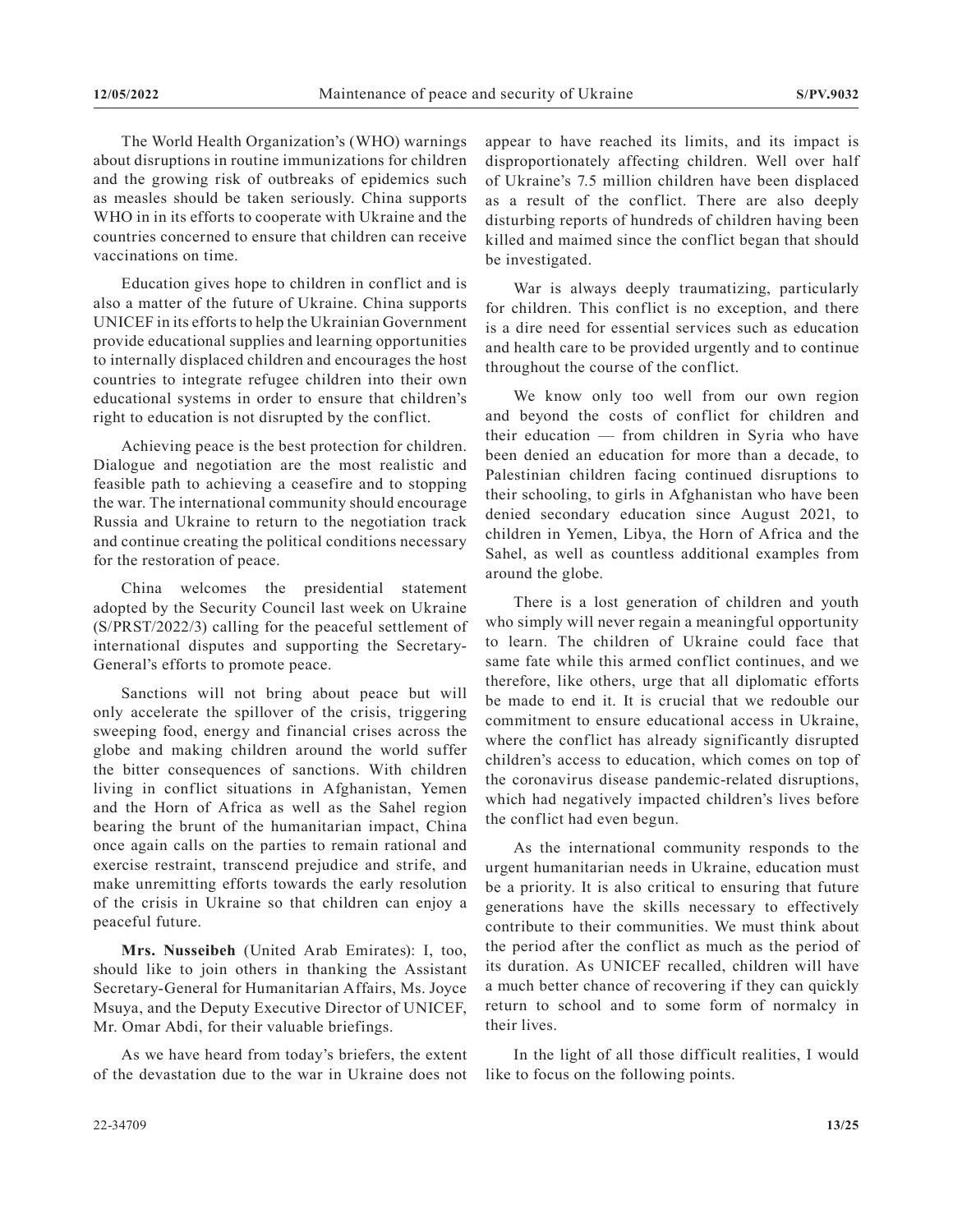First, we remain deeply concerned by reports of the ongoing damage and destruction of civilian infrastructure, including health and educational facilities. The bombing of the school in Bilohorivka over this past weekend is one disturbing example. UNICEF has noted that at least one in every six UNICEF-supported schools in eastern Ukraine has been damaged in the course of the conflict. We underline the importance of protecting educational facilities and ensuring continued access to education.

Secondly, facilitating access to education, particularly for refugee children, is imperative to supporting children's development and maintaining a sense of stability in their lives. We commend the neighbouring host countries, as well as UNICEF and the United Nations Educational, Scientific and Cultural Organization, for facilitating the continuation of education services, including by providing equipment that supports online teaching, in addition to expanding digital education platforms. Such efforts are invaluable and must be supported by the international community. Furthermore, distance learning can mitigate some of the disruptive effects of the conflict, and we noted that 12,600 schools providing education to nearly 4 million students are now operating remotely.

Thirdly, providing psychosocial services is critical to ensuring children's well-being during and after the war. Children have been uprooted from their homes and separated from caregivers. Many children have witnessed or experienced violence, including reported sexual violence, and all credible reports should be investigated. We commend the Office of the United Nations High Commissioner for Refugees and UNICEF for their support for the provision of psychosocial services to children, as well as their efforts to particularly help children with disabilities.

Finally, we reiterate our call on all parties to abide by their obligations under international humanitarian law. We further underline that the protection of children and all civilians can be assured only through a cessation of hostilities throughout Ukraine and the reaching of a diplomatic solution to this conflict. That is essential not only for the children of Ukraine, but also for all children globally living through years of armed conflict. None of those children should be neglected by the Security Council. The reverberating impact of this conflict, including through the rise in food and commodity prices, will fall the heaviest on the health and development of children.

In that vein, we call on both sides to remain committed, despite the difficulties, to dialogue and for the international community and the Security Council to support efforts to end the conflict and establish a process for peace. We are encouraged by the Secretary-General's efforts in that regard, as well as the feedback of the Office for the Coordination of Humanitarian Affairs to the Council that recent efforts to evacuate hundreds of civilians in Mariupol have shown the goodwill that exists on both sides and are grounds to build upon. We must build on that opportunity and double-down our efforts to support such initiatives.

**Mr. Nebenzia** (Russian Federation) (*spoke in Russian*): We welcome the UNICEF Deputy Executive Director for Programmes, Mr. Omar Abdi, and Assistant Secretary-General Joyce Msuya to this meeting. We listened carefully to their briefings.

Today a number of representatives spoke on issues other than children and education, which was the topic of today's meeting. But I am not going to respond to that. I will focus on children and education.

We believe that the topic of today's meeting is particularly relevant, since we are focusing not only on children, but also on their education, which is fundamental for their personal development.

For more than eight years in Ukraine, the Kyiv regime has been waging a civil war against its people. The plans that the Maidan authorities had for the children of Donbas became clear from the words of former Ukrainian President Petro Poroshenko, spoken in 2014 in relation to the people of Donbas, citizens of Ukraine — citizens of his own country:

"We will have work; they will not ... We will care for people — children and pensioners; they will not. Our children will go to schools and kindergartens, but theirs will sit in basements ... That is precisely how we will win this war."

Mr. Poroshenko kept his promise, unlike many others. The Ukrainian authorities have indeed kept the children of Donbas out of their basements with their shelling. Schools, hospitals, children's playgrounds and critical infrastructure have been targeted by the Ukrainian military. However, our Western colleagues, for political reasons, prefer to ignore that.

Over the past eight years, more than 100 children were killed in Donbas as a result of the Ukrainian armed forces' shelling. The residents of Donbas have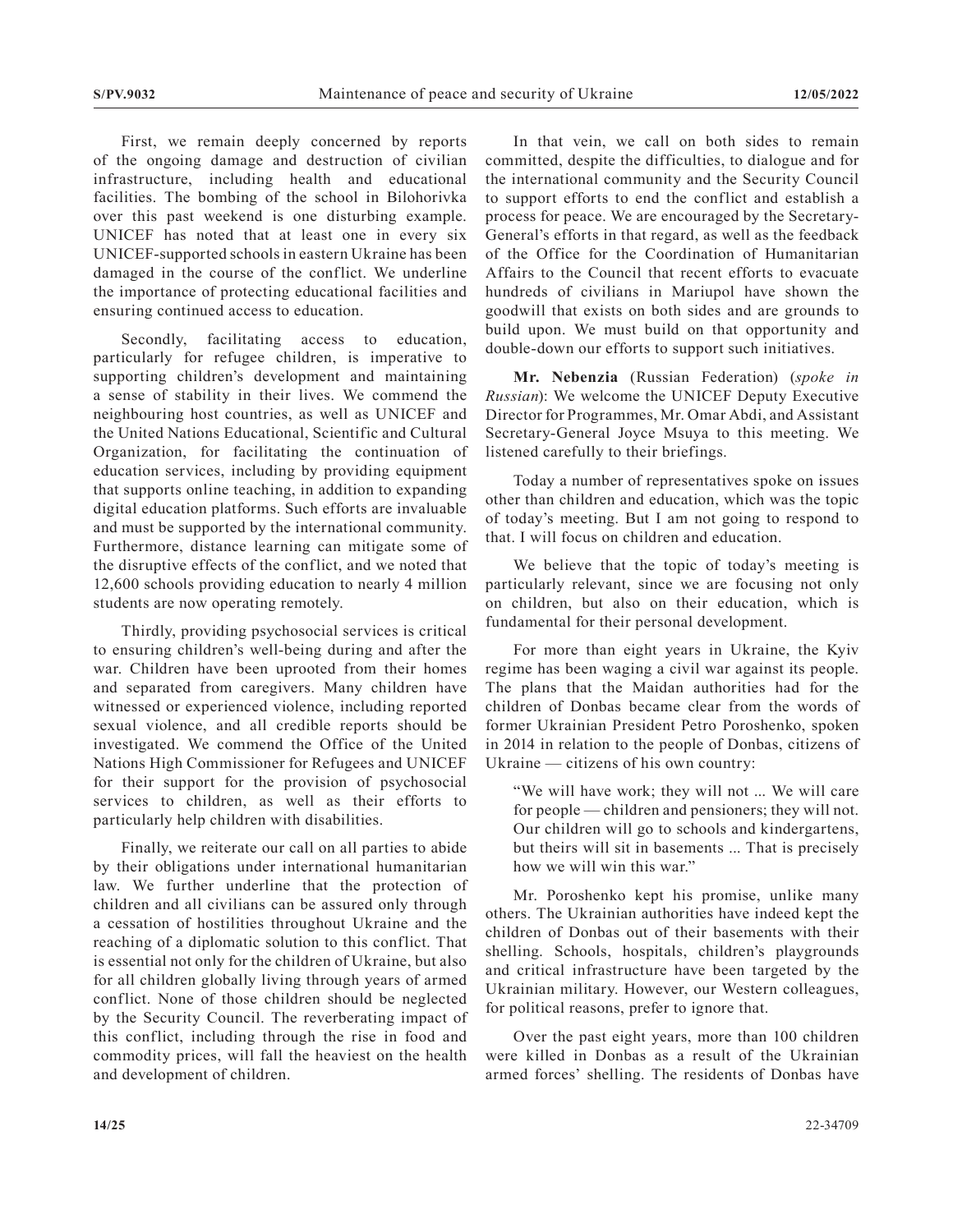a tradition of taking flowers to the Alley of Angels, a monument to the children who died at the hands of the Ukrainian military, who took up arms against their own people. Many Ukrainian prisoners of war are also taken there today for educational purposes so that they realize with whom they have actually been fighting all these years.

Between 2014 and 2022, more than 200 educational facilities have been damaged in the Luhansk People's Republic alone, almost half of which were schools and kindergartens.

This spring, children are once again being killed by Ukrainian shells in Donbas. The number of orphans whose parents have been killed by the Ukrainian army's shelling is also increasing. Russia is helping the inhabitants of the Donetsk and Luhansk People's Republics as much as it can. As of the beginning of May, more than 215,000 children without parental care have arrived in our country. Some of them came with their guardians and legal representatives. Approximately 1,200 children came from orphanages in the Donetsk and Luhansk People's Republics. We work closely with the authorities of the Donetsk and Luhansk People's Republics on the adoption of orphans. Temporary guardianship, which allows children to be temporarily placed with Russian families, is being used in the interests of the children.

We send humanitarian aid to children in Donbas. With regard to refugee children, we organize their placement in schools, making use of all options: ordinary schools, home-based schools, inclusive schools and distance learning.

The Russian armed forces are doing their utmost to ensure the safety of children during the special military operation in Ukraine. We strongly condemn violations of international humanitarian law, particularly those committed against children. We regard as unacceptable both deliberate attacks on children and other categories of protected persons and the indiscriminate or excessive use of force and use of schools for military purposes. Today we once again heard from a number of colleagues accusing the Russian military of committing acts of violence, including sexual violence, against children. Such comments were made by my British colleague in particular, as well as other speakers. Those accusations are absurd. In that regard, I would like to refer to a primary source. In an interview with the Belsat television company, the Ukrainian Presidential Commissioner

for Children's Rights, Darya Gerasymchuk, said the following: the Ukrainian Prosecutor General's Office does not have a single such confirmed fact.

Many educational buildings in cities where there is active fighting have been used by the Ukrainian military as strongholds, causing considerable damage. We have the strong impression that the norms of international humanitarian law exist for anyone but Kyiv. The occupation of schools, kindergartens and other children's educational institutions by the Ukrainian armed forces is not the exception but the rule. That inhumane method of warfare endangers the lives of children, deprives them of their right to education and destroys Ukraine's educational facilities.

The deliberate destruction of civilian objects is a trademark of Kyiv. That is not Russian propaganda, as some people here would like to believe. On 6 May, we held an informal Arria Formula meeting of the Security Council and gave the floor not only to independent foreign journalists but also to ordinary people from the two republics. Without hiding their feelings, they told us how the so-called heroic Azov Battalion had shot at civilians before their very eyes, including in buses with children who were trying to evacuate from the war zones, how those battalions drove people from their flats and the wounded from hospitals, how they occupied kindergartens and schools and how they set up their camps and warehouses for storing weapons and ammunition there. There are many such testimonies, and we are carefully documenting them.

The actions of the Kyiv authorities also cast a shadow over other so-called soft law documents on the protection of schools and education. I am referring in particular to the Safe Schools Declaration — a text that is not legally binding, but about the importance of which our Western partners talk so often. And what do we see? Ukraine, which has supposedly publicly committed itself to that instrument, is completely ignoring it. In that way, not only do Ukraine's actions pose a risk to children whom the Ukrainian armed forces are using as human shields, but they also devalue the significance of that instrument.

Incidentally, Ukraine readily targets schools not only on its own territory and in the Donbas. For example, yesterday, a school in the village of Solakha, which is in the Belgorod region of the Russian Federation, was bombarded.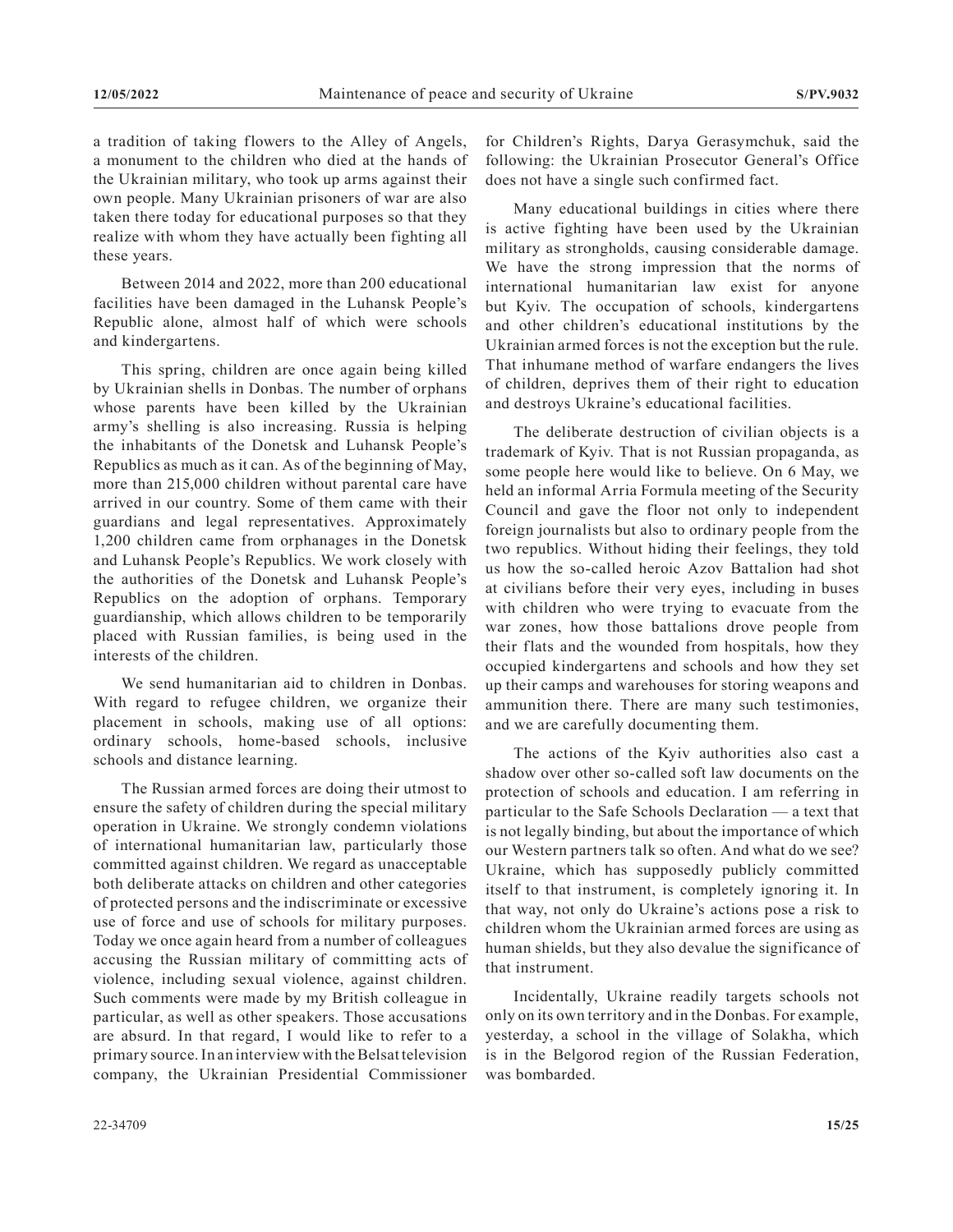We would also like to draw the Council's attention to another important fact: the Ukrainian nationalists — in particular, fighters from the infamous Azov regiment — have been recruiting children into the Ukrainian armed forces for many years and have also been educating them to hate everything Russian. To this end, in a number of regions in Ukraine, they have set up children's camps where children from the ages of 7 to 18 are hosted. One of these camps was the Pilgrim orphanage in Mariupol, where children were turned into future fighters. Another similar establishment is a Ukrainian youth organization called Centuria, whose ideology is based in radical Ukrainian nationalism.

Even before the beginning of the special military operation by Russia in Ukraine, reports on the training of child soldiers appeared repeatedly, including on Western television. In 2018, journalists from the Associated Press in Ukraine observed how young people from the Azovets youth camp were taught to "destroy sub-humans". Journalists from the United States suffered culture shock.

Since our discussion today is on education, I would like to talk about the quality of education in Ukraine, which the Kyiv regime has continually tried to tailor to its ideology. We have analysed more than 300 school textbooks and manuals from the country, which has shown that ongoing targeted work is seeking to create a chain of information that distorts history and historic truth. I am not even talking about the fact that fascist collaborationists are presented to children as heroes. Rather, I am talking about the fact that, in contemporary Ukrainian education, the goal is, from the earliest ages, to orient Ukrainian young people against Russia; we have been sculpted as the enemy for a long time now. In the post-Maidan years, it has become common practice for Kyiv's education system to issue materials teaching children how to use firearms against so-called separatists and occupiers.

The total Ukrainization of education and the rewriting of the pages of history that the Russian and Ukrainian nations share is what is being done by the Ministry of Education and Science in Ukraine. In 2016, this authority, "taking into account the historic events of recent years", established 25 educational programmes, with the broadest changes being brought to the history and geography programmes.

I even brought with me a geography textbook for eighth-grade students edited by Maslyak and Kapirulin. Believe it or not, the forefathers of the French, the Spaniards, the Portuguese, the Turks, and even the Jews all came from Ukraine. I turn now to my French colleague, Mr. De Rivière, to ask him if he knew that he was in fact Ukrainian. If he does not believe me, he just needs to read this textbook — it really says so. The iron logic behind this is that, since the French are descended from the Gauls, then they came from Galychyna, which is now in Ukraine.

According to the authors of the textbook, Ukrainians and Poles have Slavic roots, but Russians have Finno-Ugric roots. Belorussians were stripped of their Slavic identity, having been relegated to the Baltic peoples. In the book *The History of Ukraine*, for seventh-grade students, edited by Lyakh and Temirov, it says that the Ukrainian people have existed for 140,000 years. In a history book for ninth-grade students, edited by Turchenko and Moroko, it says that by the end of the eighteenth century, Ukrainians were one of the largest nations in Europe. In this regard, we should mention that Galichanets, the author of the book *The Ukrainian Nation* is absolutely convinced that "the population of Eastern Europe entered the first millennium of the new era under the name Ukrainians" — notwithstanding the fact that no one called the inhabitants of the territory of modern Ukraine Ukrainians.

Even in the work of Taras Shevchenko, the nineteenth-century poet who is much revered in both Ukraine and Russia, the term "Ukrainians" is entirely absent. The inhabitants of those lands were called Ruthenians, Russians, or in extreme cases, Little Russians, but I am not going to get into this subject, which is so unpleasant for my Ukrainian colleagues.

There are a range of different absurd examples from Ukrainian school curricula and textbooks. For example, there is a Ukrainian historian, Valeriy Bebik, who is not the only one to assert that Constantinople was a colony of Chersonesus, which is now Sevastopol, and that the ancestor of the Scythians were Heracles, a native of Crimea, whose roots are to be found on the island of Khortytsa in the Dnieper. The city of Mena in the Chernihiv region, it turns out, got its name from the first Egyptian Pharaoh, Menes, and according to his calculations, the "Ukrainian State" itself has existed for more than 7,500 years.

Genghis Khan, the famous twelfth- and thirteenthcentury Mongol commander, was, according to Mr. Bebik, in fact called Bogdan. If you do not believe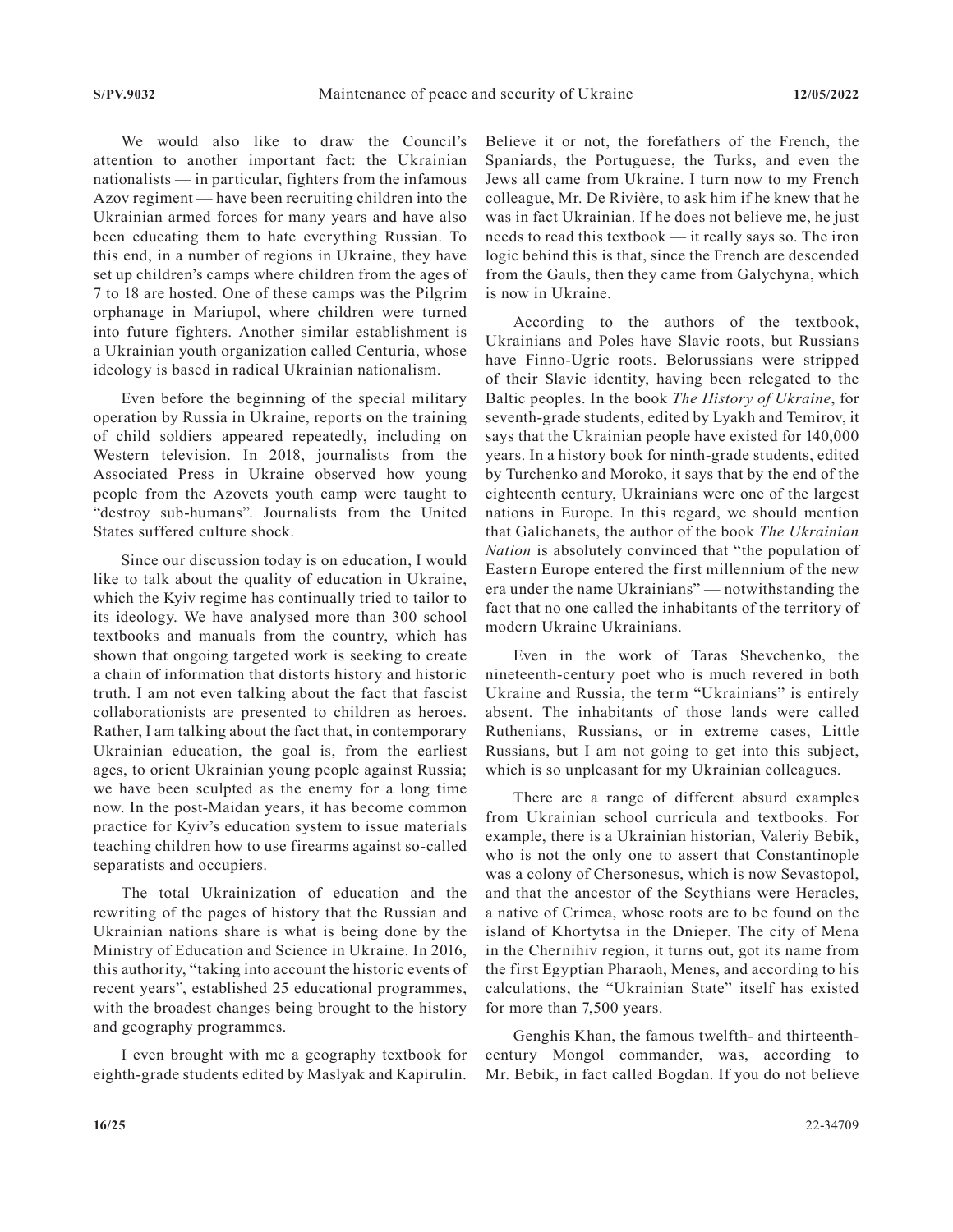me, Mr. President, then the author advises you to read *The Secret History of the Mongols,* where Genghis Khan is called Bogd Khan. From this, it is clear that he was not a Mongol at all, but a real Ukrainian. Besides, this historian is certain that he fought under the Ukrainian trident and the country's yellow and blue banners.

Of course, Mr. Bebik's main conclusion is that Ukraine was the cradle of global civilization. Even Jesus Christ, in Mr. Bebik's terms, as he said in one of his interviews, could be from Galicia. This is no joke. I am simply quoting an interview with him on this topic.

Some Council members might ask why I am spending so much time on this person. Of course, there are many crazy people in our countries who promote marginal and very controversial theories of history. There are naturally many of them; we have them in Russia too. But there is one nuance in this regard, and that is that Valeriy Bebik is not any ordinary madman, but a distinguished madman and a leader of other crazy pseudo-historians. In 2015, when Poroshenko said that the country urgently needed a special "Ministry of Information Policy" — in essence, a Ministry of Truth, or, rather, a Ministry of New Truth, but you can call it what you wish, Mr. President — the man appointed Interim Chair of the Advisory Board of the Ministry was Mr. Valeriy Bebik, who became, simply stated, the chief historian of Ukraine. Furthermore, he was repeatedly nominated for the National Ukrainian Prize named for Taras Shevchenko, which is a State award given for a significant contribution to the development of culture and art. The decision to award it is made by the President personally for work that

"represents the highest spiritual achievement of the Ukrainian people to advance the historical memory and identity of the nation".

Bebik was therefore not just some kind of misfit but was in essence the father of modern Ukrainian historiography.

We hope that, ultimately, Ukrainian children will be able to continue their education under a normal curriculum and not be fed the drivel that the Ukrainian authorities are forcing on them at the moment.

**Ms. Koumby Missambo** (Gabon) (*spoke in French*): I thank Ms. Joyce Msuya and Mr. Omar Abdi for their respective briefings, and I thank France and Mexico for their initiative in requesting today's briefing on the humanitarian situation in Ukraine focusing on the situation of children in the context of the war.

The humanitarian situation in Ukraine is getting worse as the fighting continues. To date, nearly 14 million people have been forcibly displaced since the war in Ukraine began. Half of the refugees or displaced persons are children. Whether these displacements are to other cities in Ukraine, to neighbouring countries or to more distant lands, they remain a source of trauma and distress.

Women and children, who are among the largest contingents of civilians fleeing combat zones, are also paying the highest price for the consequences of war. Among the children who have left Ukraine since 24 February, a number are unaccompanied minors, which increases their risk of being subjected to all sorts of abuse, trafficking and exploitation. These vulnerabilities are exacerbated by the daily difficulties inherent to water shortages and difficulties in getting health care or energy. The United Nations High Commissioner for Refugees statistics on children killed or injured during the fighting, particularly in the eastern and western regions of Ukraine, are chilling.

We call once again on the warring parties to respect international humanitarian law. Civilians — and in particular children, as well as humanitarian personnel — should never be targeted by fire. We also call on the parties to facilitate the deployment of unhindered humanitarian assistance wherever there a people in need without discrimination.

The situation of children calls for the greatest attention of the international community in order to mitigate the consequences of the war on their daily lives, particularly in terms of schooling. It is important that we make it possible for them to continue their studies. We are grateful to UNICEF for the inventiveness it has shown in continuing to provide schooling for children affected by war in host countries by setting up temporary classes and distance-learning opportunities and organizing educational and recreational activities. I would also like to specifically congratulate all the countries that have received refugees and made arrangements for the urgent schooling of refugee children from Ukraine.

We commend the work of UNICEF, which is fulfilling its mandate towards children in Ukraine by addressing families and children in order to provide for their hygiene needs, their primary or specialized health needs, including psychosocial health and mental-health care, while also ensuring their safety. We are also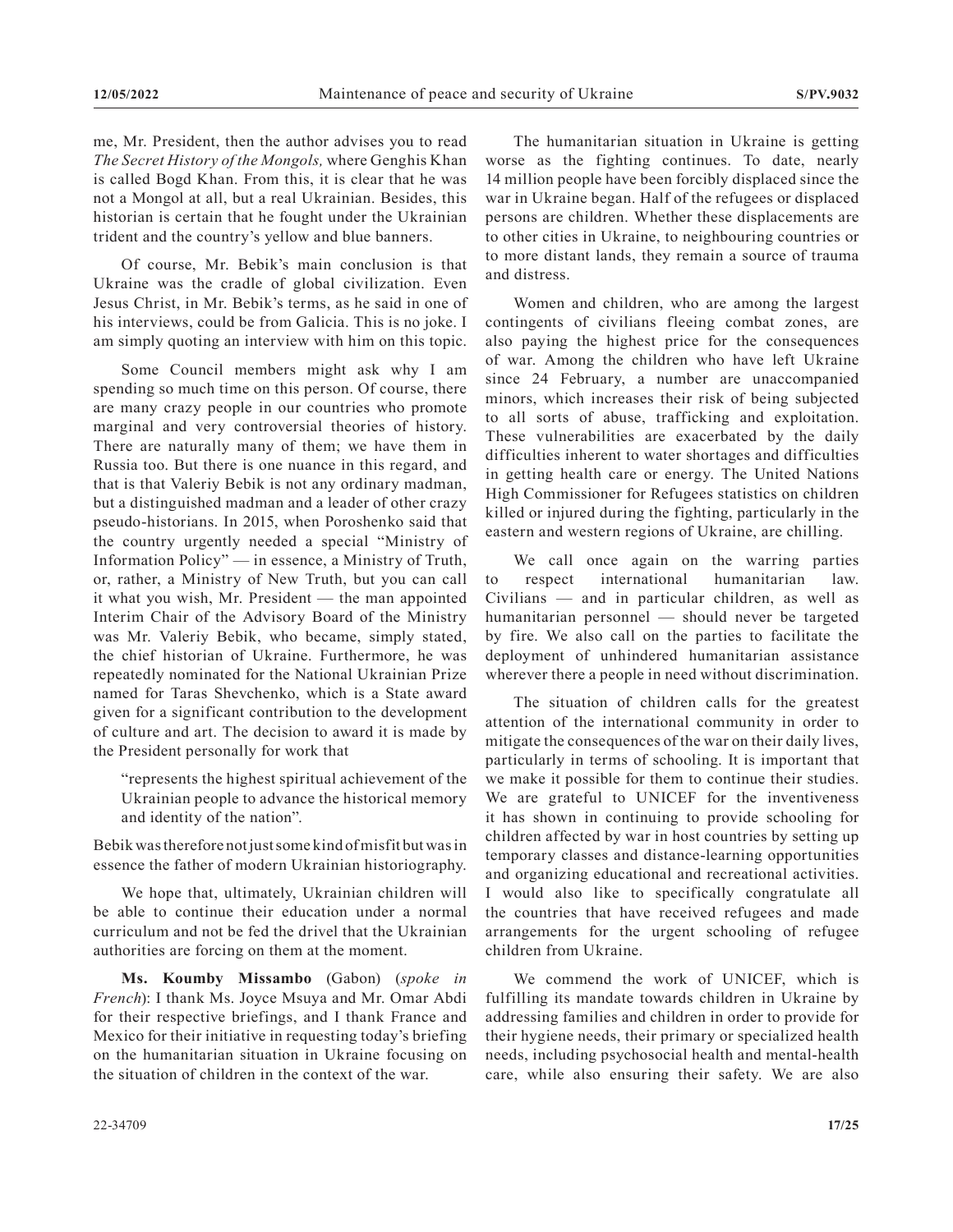grateful to all the United Nations specialized agencies deployed on the ground and encourage them to work with UNICEF to limit the trauma of children victims of war.

We have taken note of the statistics in the most recent report of the Office of the United Nations High Commissioner for Refugees on children registered in reception centres and the establishment of Blue Dot hubs to provide information for families in reception centres and all the mechanisms that are being deployed to strengthen the protection of families and children. It is crucial to limit as much as possible the chance for mafia networks to benefit from the distress of these populations.

Alongside the work on the ground to respond to critical humanitarian emergencies, discussions must continue in parallel to find a political resolution to the situation, with the aim of bringing an end to the war. That is the greatest step that can be taken to help the children on whose behalf we are meeting today.

The solution can be found only through dialogue. That is why my country once again calls on the parties to seize every opportunity to resume dialogue. We call for firm commitment to the return of peace and security in Ukraine.

**Mr. Raguttahalli** (India): Let me begin by thanking the briefers from the Office for the Coordination of Humanitarian Affairs and UNICEF for their insights on the humanitarian situation in Ukraine, particularly on the impact of the conflict on children and education. We have carefully noted the points made by them.

Children constitute a third of humankind — the most important third, as they are our future. They are also the most vulnerable to suffering, particularly in situations of armed conflict, and therefore need additional protection and care. The conflict in Ukraine is no doubt severely affecting the 7.5 million children across Ukraine.

While the protection of the rights of children, including their access to education is the primary responsibility of the national Government, the international community has the obligation to do its utmost to provide succour to children affected by this conflict. India is a signatory to the Convention on the Rights of the Child and appreciates the ongoing efforts, including those of UNICEF, to alleviate the suffering of the children. We also support UNICEF's efforts to scale up its operations.

The conflict has also forced more than 5 million people to take shelter in the neighbouring countries and another 7.1 million are displaced within Ukraine. Out of those, women and children constitute the majority. We commend the efforts by the neighbouring countries of Ukraine that have welcomed refugees from Ukraine, especially for treating women and children with compassion and dignity. As a country that has welcomed refugees over centuries, India knows the importance and value of treating them equally and with dignity and catering to their needs and requirements.

The impact of the situation on the education of children has also been severe. It has further aggravated the pandemic-related challenges that children were already facing. There are reports that more than 900 education facilities and schools have either been damaged or destroyed in Ukraine. The efforts of the Government of Ukraine to protect schools and other learning spaces, students and teachers to ensure uninterrupted education for children needs the unequivocal support of the international community.

Let us not forget that the situation has also affected foreign students, including those from India. India facilitated the safe return of 22,500 Indian nationals, most of them students studying in various universities in Ukraine. We are exploring options to minimize the impact on our students' education. We appreciate the relaxations made by the Government of Ukraine for this academic year in respect of medical students.

India has been sending humanitarian supplies to Ukraine and its neighbours, which include medicines and other essential relief material. Just last week, a further tranche of aid, including essential medicines and medical equipment, were handed over to the Ukrainian side. We support calls for guarantees of safe passage to deliver essential humanitarian and medical supplies, including through the establishment of humanitarian corridors. We hope the international community will continue to respond positively to the evolving humanitarian requirements.

The food security challenges emanating from the conflict require us to respond by going beyond constraints that presently bind us. Energy security is also a serious concern and needs to be addressed through cooperative efforts. We acknowledge the efforts made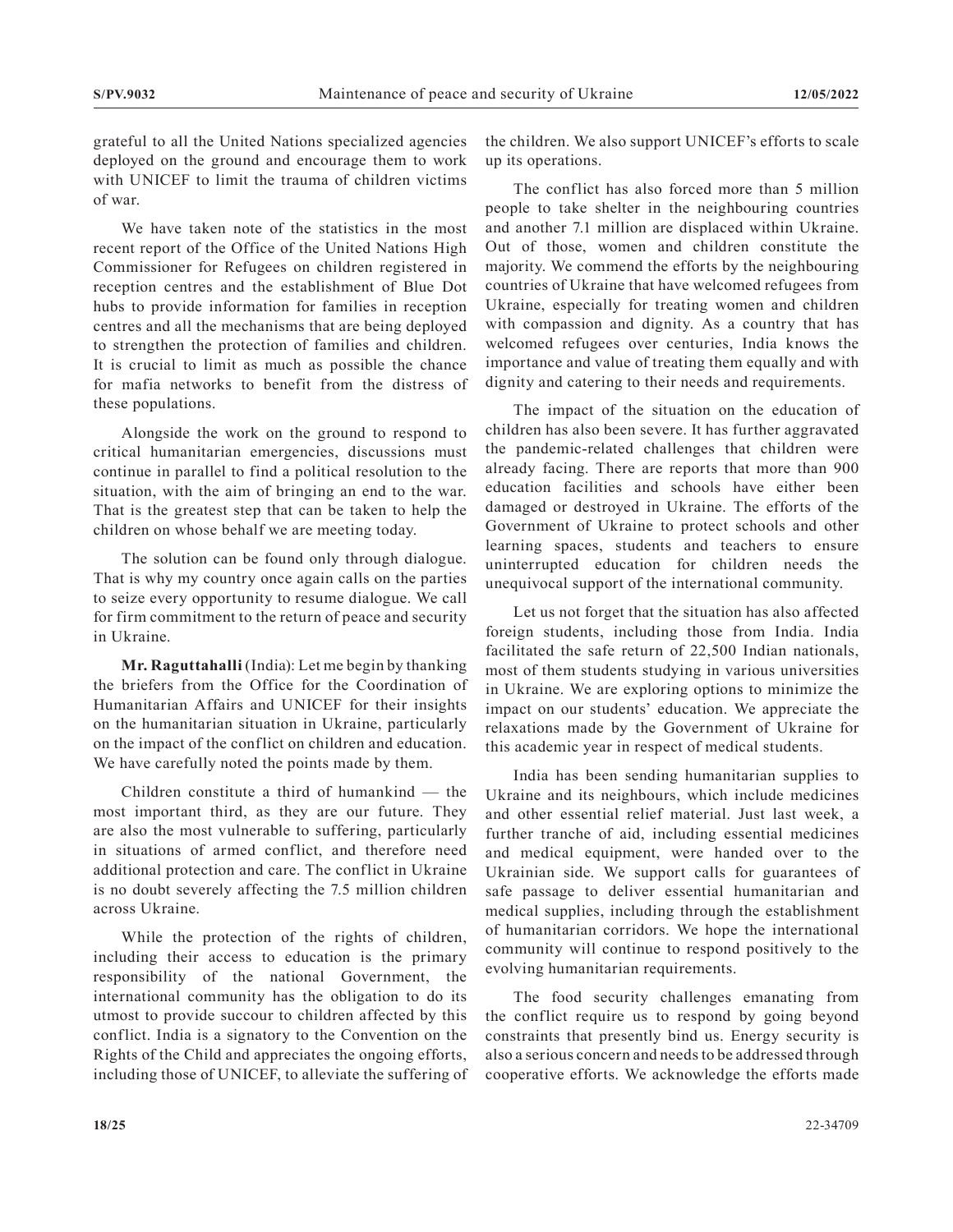by the Secretary-General, particularly the findings of the Global Crisis Response Group Task Team.

While responding positively to the evolving humanitarian requirements is an obligation and responsibility of the international community, it is in our collective interest to work constructively, both within the United Nations and outside, towards seeking an early resolution of the conflict. Since the beginning of the Ukrainian conflict, India has stood for peace, dialogue and diplomacy. We believe that no solution can be arrived at by shedding blood and at the cost of innocent lives, especially those of women and children.

Allow me to reiterate once again the importance of the United Nations guiding principles for humanitarian assistance. Humanitarian action must always be guided by the principles of humanitarian assistance, namely, humanity, neutrality, impartiality and independence. Those measures should not be politicized.

In conclusion, we continue to reiterate that the global order is anchored in international law, the Charter of the United Nations and respect for the territorial integrity and sovereignty of States.

**The President**: I shall now make a statement in my capacity as the representative of the United States.

I thank Assistant Secretary-General Msuya and Deputy Executive Director Abdi for their very insightful briefings, which provide the Security Council and the watching global community an opportunity to hear of the immense suffering that has resulted from this unnecessary and brutal war, especially the suffering Russia is inflicting on children in Ukraine.

Their briefings underscore what all of us — all of us who do not live in Russia — have seen on our screens and in the media for the past two and a half months. Children in Ukraine have been displaced, hurt, orphaned or killed. Of the nearly 14 million people forced to flee their homes since the conflict escalated, approximately half are innocent children — children who deserve a chance to live, grow and thrive, but instead are struggling every day to survive in horrific circumstances.

The danger to children is only increasing. Growing numbers of hospitals and schools have been destroyed, as we are hearing. In the first five weeks since the 24 February invasion, an average of 22 schools were struck every day. Since this war began, there have been more than 200 attacks on health-care facilities and

schools. We heard news this past weekend, as other members have mentioned, of a bomb hitting a school in the eastern Ukrainian town of Bilohorivka. It killed as many as 60 people, including many children. And reliable reports indicate that when first responders arrived at the school to assist victims of the bombing, Russia's forces opened fire on them.

We have all seen devastating and gruesome images of mass graves. There are reports of individuals executed en masse, bodies marked with unequivocal signs of torture, and now we are hearing more and more horrific accounts of sexual violence against women and girls, as well as boys and lesbian, gay, bisexual, transgender and queer persons.

The United States is particularly concerned about the situation in Kherson, where Russian forces have reportedly removed local officials and installed an illegitimate pro-Russian puppet administration. In recent days, those illegitimate proxies have increasingly indicated an intention to petition Russia to annex Kherson. Russia is clearly seeking to assimilate these regions into its orbit. And for the children of Kherson, that would have grave consequences. For example, schools would be forced to adopt the Russian curriculum, with the goal of trying to erase all signs of Ukrainian adult identity or Ukrainian culture.

In addition to fearing every waking day for their lives and safety, displacement poses particular risks for children. They become increasingly vulnerable to human trafficking and other forms of exploitation and abuse. This is even more acute for those children who are unaccompanied or have been separated from their parents or caregivers.

Ukrainians — many of them children — have reportedly been deported to Russia and processed through so-called filtration camps. Meanwhile, Russia's Commissioner for Children's Rights, Maria Lvova-Belova, has touted efforts to fast-track the adoption of children from Ukraine within Russia.

Children are being exposed to extreme violence, fear and anxiety. That can have major psychological effects on children that will have an impact for generations. Unless appropriate support is provided, the trauma associated with these experiences can have serious and enduring negative consequences on their cognitive development for years to come.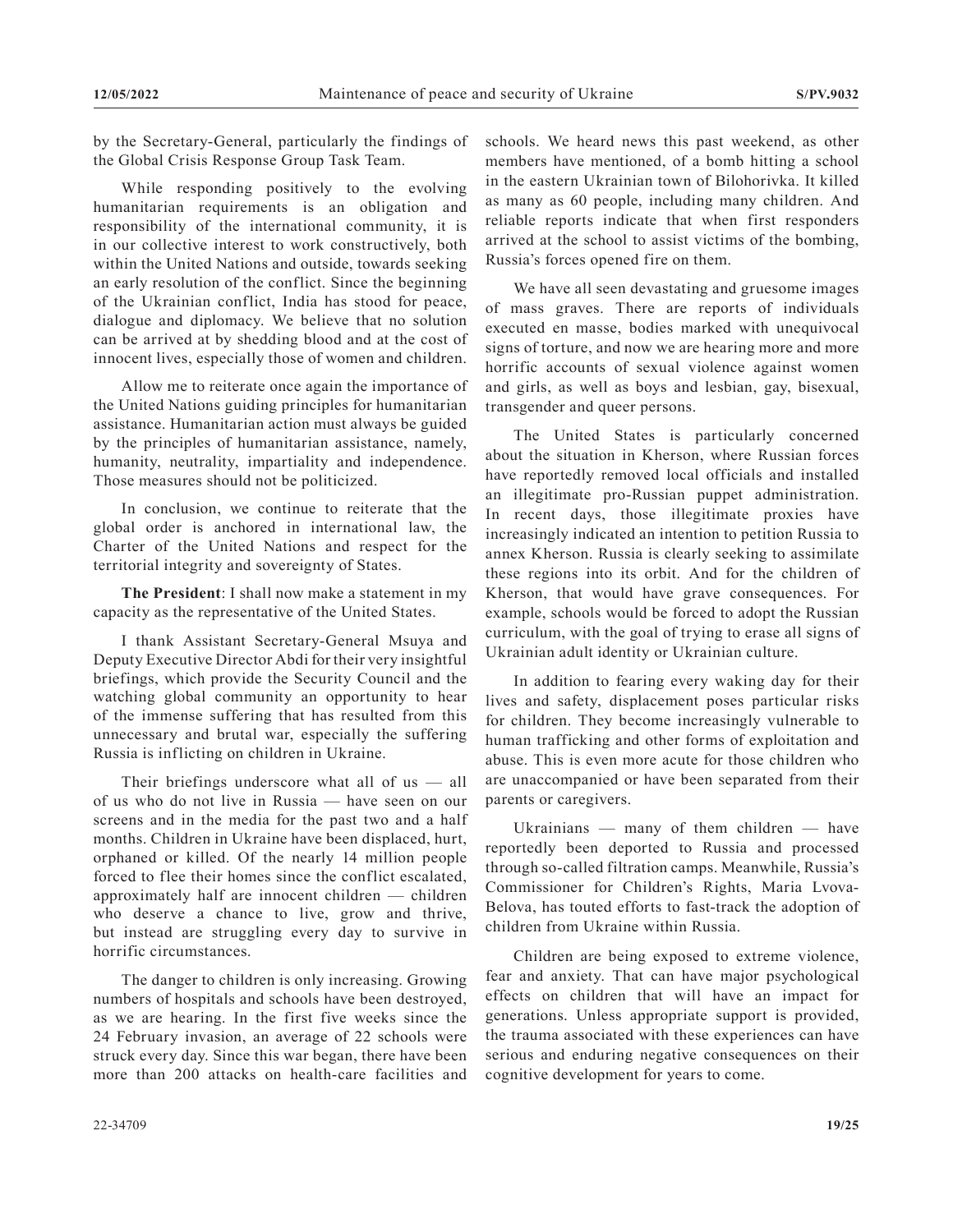Many on the Security Council have just now called for diplomacy to resolve this crisis. We agree that diplomacy and dialogue are essential to resolve the crisis, and Russia should show its commitment to pursing a peaceful resolution by silencing the guns and withdrawing its forces from Ukraine. We call again on Russia to end its war on Ukraine and abide by its obligations under international humanitarian law, including those regarding taking feasible precautions to avoid and minimize harm to civilians, including children. Additionally, all parties to the conflict should urgently facilitate safe and unhindered access for medical and humanitarian workers and supplies in order to ensure the provision of necessary humanitarian assistance and allow safe passage for those seeking to flee, including children.

We join others in calling on the Secretary-General and the Special Representative of the Secretary-General for Children and Armed Conflict to add Ukraine as a situation of concern in the upcoming annual report on children and armed conflict. Given the scale and nature of reported violations and abuses committed by Russia against children in eastern Ukraine between 2014 and 2021 and the evidence of alarming increases in violations and abuses by Russia across Ukraine since February 2022, the situation warrants a place in the report.

As almost all of us around the table have said, the international community has an obligation to protect children, the most vulnerable among us. Member States should work collectively to ensure that innocent children — regardless of the borders within which they reside — can live without imminent fear of death, shelling and lifelong trauma.

Let us do our part. Let us not forget the children of Ukraine.

I now resume my functions as President of the Council.

I would like to again draw the attention of speakers to paragraph 22 of presidential note S/2017/507, which encourages all participants in Council meetings to deliver their statements in five minutes or less, in line with the Security Council's commitment to making more effective use of open meetings.

I now give the floor to the representative of Ukraine.

**Mr. Kyslytsya** (Ukraine): I recognize the representatives of Putin's regime, in the permanent seat of the Soviet Union, as possible defendants in a future trial for war crimes and crimes against humanity. They should consider this meeting as a pretrial hearing.

First of all, I would like to thank Assistant Secretary-General Joyce Msuya and UNICEF Deputy Executive Director Omar Abdi for their briefings.

Admiration and pain are the sentiments of all of those who are now watching the Azovstal steel plant in Mariupol. Courageous defenders are holding their positions under full blockade, without any replenishment. Another day, another week, another month — every day and every night — the Russian occupiers have been trying to break the resistance of the Ukrainians in Azovstal. Every day and night, they drop heavy aerial bombs, shell the facilities with heavy artillery and multiple-launch rocket systems. Assault groups of the Russian infantry are attacking non-stop.

The defenders of Mariupol have already done the impossible: they have stopped the overwhelming force of the Russian troops for more than three months. Their contribution to the disruption of the Russian blitzkrieg plans cannot be overestimated. For that, Mariupol has paid a heavy price, with the death toll among its residents over these months — around 20,000 — being double the amount killed there by the Nazis in the Second World War. That is the reason why the attackers have shown no restraint in their attempts to finally crush the resistance. That is the reason why we are extremely concerned about the destiny of the defenders of Azovstal should they fall into the hands of the Russian troops. Even during the evacuation of civilians from Azovstal on 7 May, the Russian forces continued to shell the Ukrainian soldiers. As a result, three Ukrainian servicemen were killed and six were wounded — in violation of all agreed arrangements.

Many in Azovstal have been heavily wounded and have no access to the medical treatment they urgently need. We therefore call for the evacuation operation to continue. We call on the Security Council and the Secretary-General to invest further efforts in order to ensure the evacuation of the sick and wounded from the Azovstal area, in accordance with international humanitarian law. They have to be brought to safe places, where their right to life will be guaranteed. Russian captivity is not a place for the servicemen from the Azovstal steel plant.

We are also alarmed that the repressive Russian practice of using filtration camps for Ukrainians fleeing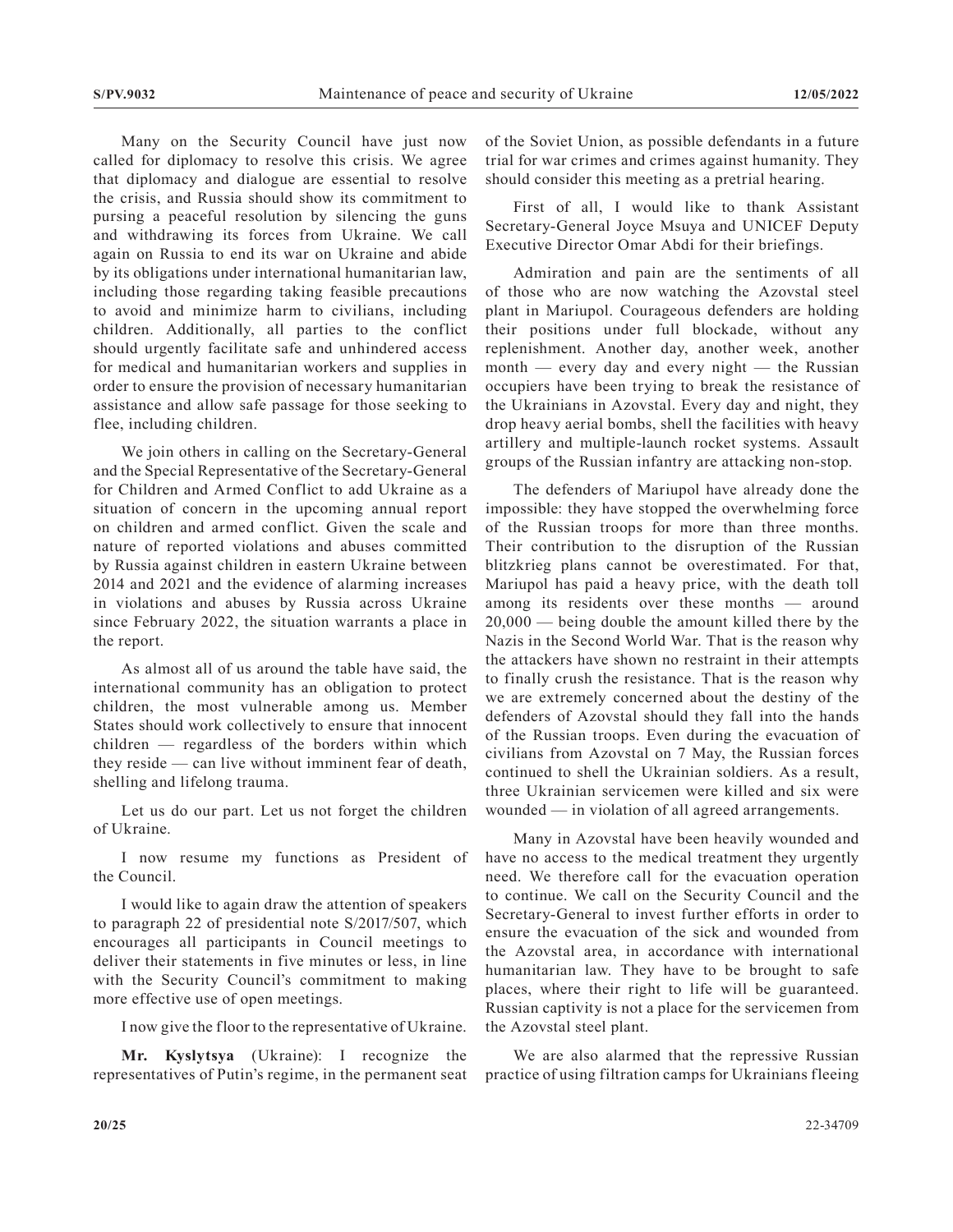dangerous areas is being consolidated further. Given the inhumane conditions and ill treatment, the word "filtration" can only be considered as a euphemism for the word "concentration". It is outrageous that Russia has applied these filtration practices to civilians who were evacuated from Azovstal under the facilitation of the United Nations and the International Committee of the Red Cross. Some of them were illegally detained.

For instance, during the evacuation on 9 May — ironically Mother's Day — the Russian occupiers separated a four-year-old girl, Alice, from her mother, a medical worker. Only the little child was allowed to leave the occupied territory, while her mother was reportedly detained in a filtration camp. These actions by the Russian forces constitute a gross violation of a child's right to life and security, guaranteed by the Hague Convention on the Civil Aspects of International Child Abduction, the Geneva Conventions and the United Nations Convention on the Rights of the Child. We demand that Russia immediately and unconditionally release the child's mother and ensure that she is reunited with her daughter. We call on UNICEF to use all possible means to protect the rights of this child and other children who were separated from their parents by the Russians.

The presidential statement of 6 May (S/PRST/2022/3)) serves as another example. Immediately after the Russian Federation joined the members of the Security Council in recalling the obligation of all Member States to settle their disputes by peaceful means, it fired rockets on Ukraine's Odesa, Mykolaiv, Kharkiv and Zaporizhzhya regions. Russia continues its missile terror on a daily basis, primarily targeting civilian infrastructure. Since 24 February, Russia has fired more than 2,100 missiles on Ukrainian cities and villages. Women and children throughout Ukraine remain the most vulnerable groups subjected to the missile terror of Russia.

At least 226 children have been killed and 417 wounded by Russian troops in Ukraine. There is no doubt that actual statistics are much higher, as occupied territory remains a no-go zone for any credible international mechanisms.

Every day of the Russian invasion of Ukraine brings us new tragedies and new crimes committed by the Russians. One of the most recent cases occurred in the village of Bilohorivka, in the Luhansk region, on 7 May, following a Russian air strike on a local school — the only building with a shelter. Only 30 civilians out of 90 were rescued. The school, once full of joyful children, was turned by Russian pilots into another mass grave.

Last night, Russia carried out an air strike on Novhorod-Siverskyi, destroying another school. As of today, approximately 130 educational institutions have been entirely destroyed and more than 1,500 have been damaged. I reiterate that schools must never be attacked or used for military purposes. The targeting of civilians and civilian objects, including schools, is a violation of international humanitarian law.

In violation of the Convention on the Rights of the Child, Russia continues its kidnapping of Ukrainian children. After forcible transfer to Russia, they are illegally adopted by Russian citizens without any of the mandatory procedures envisaged by the legislation of Ukraine being observed. According to official Russian sources, on 7 May, to date, more than 1 million Ukrainians have been transferred to Russia, including 200,000 children. Some 2,000 of them are orphans or those deprived of parental care. These children's living conditions and the state of their health remain unknown. We call on UNICEF, the Office of the United Nations High Commissioner for Refugees and the International Committee of the Red Cross to demand from Russia immediate and unhindered access to those children, as well as to all persons who have been transferred from the conflict-affected areas of Ukraine to Russia or to Ukrainian territories under temporary Russian control. We also call on the Secretary-General to use all the mechanisms established by the Council to monitor and report on violations against children in conflict.

According to the World Health Organization, at least 3,000 people have died in Ukraine during the period of the invasion, owing to lack of access to treatment for chronic diseases. The Health Minister of Ukraine reported that, as of today, Russian troops have destroyed or damaged approximately 400 healthcare facilities. Given the circumstances of the war, the treatment of cancer patients in Ukraine has stopped completely. There are serious problems with access to insulin and antibiotics. The situation in relation to access to medical services in the temporarily occupied territories of Ukraine, in the east and south of the country, can only be described as a disaster. There is a shortage of the most basic drugs. The Committee on the Rights of Persons with Disabilities estimates that Russia's military attacks against Ukraine are putting the lives of 2.7 million people with disabilities at risk.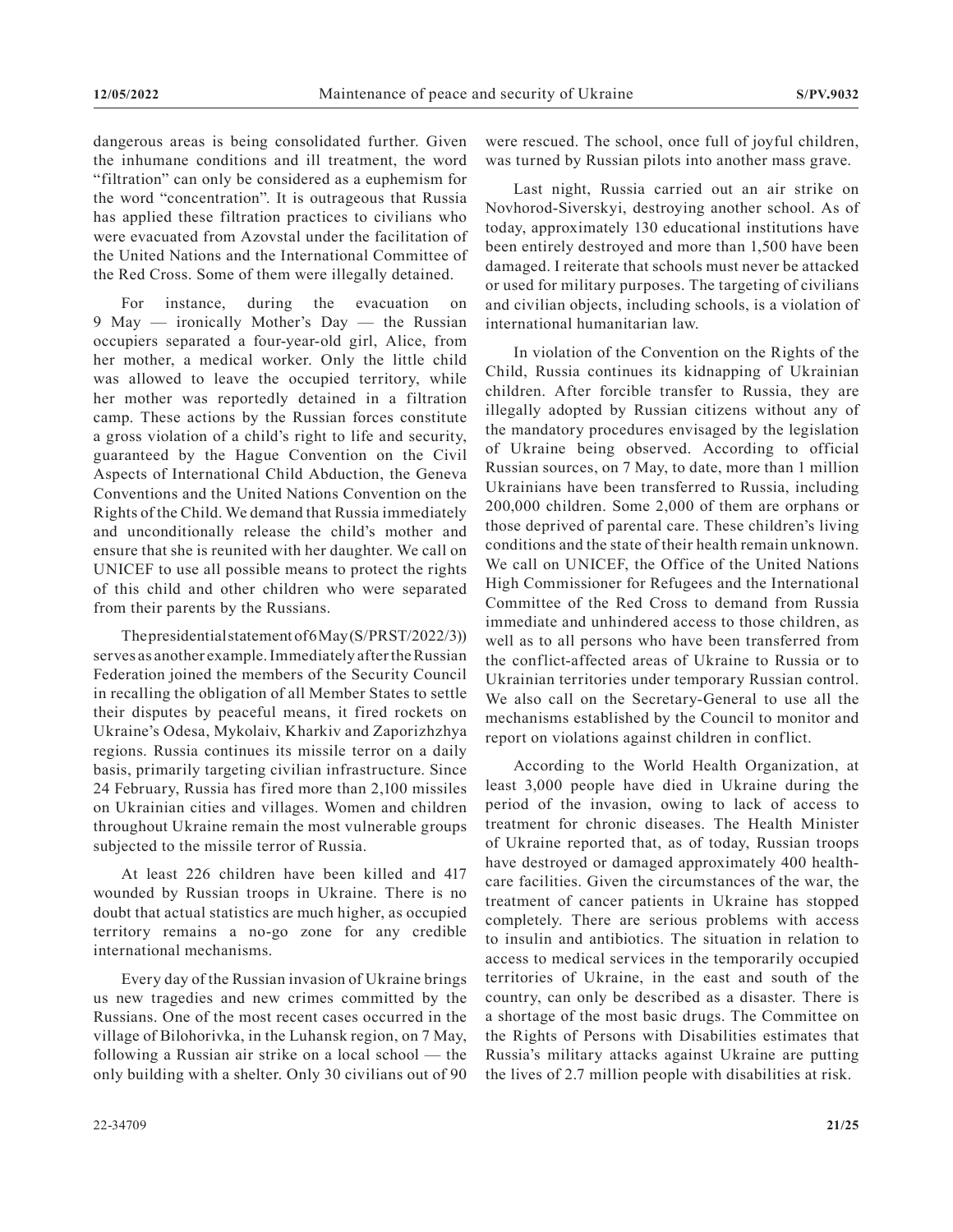We welcome the launch of the commission of inquiry to investigate atrocities related to Russia's war on Ukraine. The resolution adopted today in Geneva mandates the commission to conduct a special investigation into war crimes committed by Russian invaders in areas of the Kyiv, Chernihiv, Kharkiv and Sumy regions. The list includes the arbitrary executions of more than 1,000 civilians and widespread instances of sexual violence, torture and other violations. Ukraine, together with up to 50 partner countries, will ensure accountability for all perpetrators.

It is symbolic that one of the Russian rockets launched on 7 May destroyed the museum honouring Ukrainian philosopher Hryhoriy Skovoroda. In his doctrine, he promoted humanistic ideas. Indeed, the current Russia is too far removed from humanism. The recent sabre-rattling celebration of 9 May served as another illustration of that. Every year on 8 May, the entire world honours, with the slogan "Never Again", the memory of the victims and those who stopped Nazism 77 years ago. Russia has made 9 May a cornerstone of its own ideology, which is a combination of propaganda war, hatred towards neighbours, militarization and the utmost disregard for agreed rules, norms and values.

We are grateful to all Member States and others that co-sponsored the joint statement on the occasion of the seventy-seventh anniversary of the end of the Second World War in Europe. They demonstrated their resolute stance to the cynical attempts to appropriate and exploit the memory of the victory over Nazism and use it for justifying the full-scale invasion of Ukraine.

Listening to Mr. Putin nowadays, one can hardly believe that he is the same person who once wrote in his op-ed for *The New York Times*, nine years ago, that "[t]he law is still the law, and we must follow it whether we like it or not". He also wrote that "[u]nder current international law, force is permitted only in selfdefence or by the decision of the Security Council". Putin wrote that "[a]nything else is unacceptable under the United Nations Charter and would constitute an act of aggression". The op-ed appeared in the 11 September 2013 edition and was entitled "A Plea for Caution from Russia".

Nine years ago, Russian diplomatic vocabulary still contained the word "caution". According to Putin's op-ed, Russia's current actions against Ukraine should be considered as an act of aggression, as no one attacked Russia and no single decision was adopted by the Security Council in support of Russia's actions in Ukraine. Were it not so tragic, it could have been funnier and much more deepfake than the deepfake Putin videos on *The Daily Show* with Trevor Noah. In fact, they are much closer to reality than statements made by Putin's envoy when he speaks in this Chamber.

Not long after Putin's hypocritical op-ed about the supremacy of international law, in March 2014, Putin's former envoy, the late Mr. Churkin, made an effort, at least, to keep up appearances in the Security Council, trying to find some justification for the Russian invasion of Ukraine. Today's standards of Russian diplomacy have gone through the floor, and all masks are off. Russia is the only beneficiary of the Council's inaction on the issue of its war on Ukraine. At the same time, I doubt that it is in the interest of 14 Security Council members to tolerate the Russian strategy of undermining the Council's credibility.

I urge the Security Council to demonstrate resoluteness in safeguarding this organ and its mandate from destructive Russian practices. I do not apologize for not listening carefully to the drivel of the Russian Ambassador, but I need to break the news to his delegation: scientific evidence still suggests that all modern humans are descendant from African populations — homo sapiens. They spread out from Africa approximately 60,000 years ago, and I am proud to be one of them.

**The President**: I now give the floor to the representative of Estonia.

**Mr. Jürgenson** (Estonia): I am speaking on behalf of the Baltic countries — Latvia, Lithuania and my own country, Estonia.

I thank the briefers for their updates on the alarming humanitarian situation in Ukraine and the daily work by UNICEF and the Office for the Coordination of Humanitarian Affairs to help those affected by the brutal Russian military aggression.

We cannot consider this dire situation without making clear who, by choice, started this war and who can end it — the Russian Federation, which must put an end to its aggression and the suffering of children in Ukraine. The Russian aggression has been accompanied by killing, torture and terror aimed at civilians, while demonizing and dehumanizing them in Russia's war propaganda. Make no mistake: children have been, and continue to be, targets for Russia. "For children",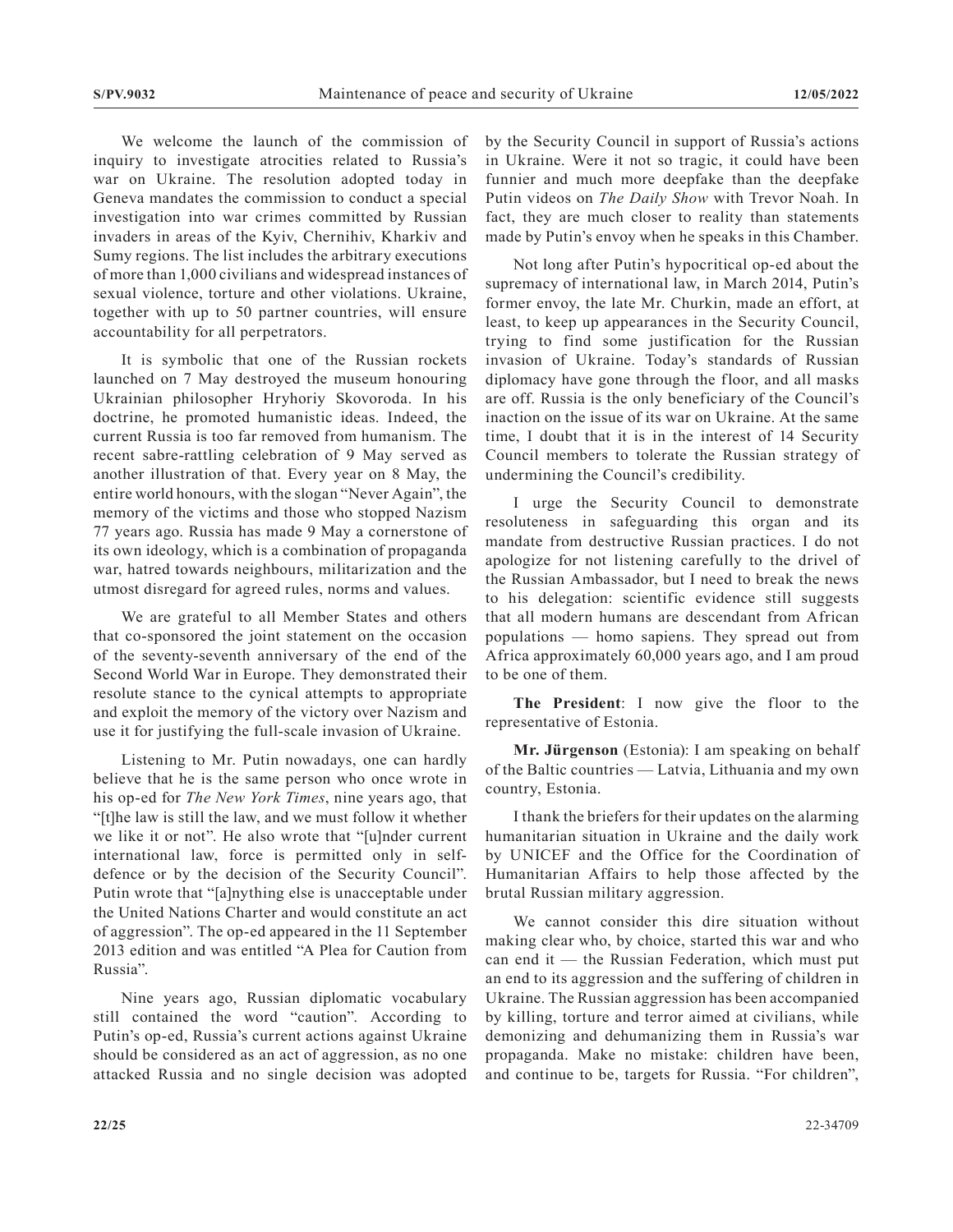written in Russian on the side of a Russian missile that struck the Kramatorsk train station, was a cynical but revealing expression of that fact.

Children have been born in shelters during bombings, lived through days of air raids and destruction and stepped onto trains leaving their homes and families behind. Since 24 February, the United Nations has recorded 238 children killed and more than 300 injured in Ukraine, which it admits is a clear underestimate. Hundreds of schools and educational institutions have been destroyed or damaged according to the United Nations, including most recently in Bilohorivka, with the death of more than 60 people, after a Russian bomb flattened a school there. Children are suffering in besieged cities, such as Mariupol, without access to humanitarian assistance.

In less than three months, 14 million people, including two thirds of Ukraine's children, have been forced to leave their homes. The Ukrainian Parliament Commissioner for Human Rights asserts that more than 121,000 children have been forcibly deported to Russia. The forced deportations, together with the Russian steps towards legislative changes to accelerate the adoption of children from Ukraine, in violation of the Convention on the Rights of the Child, need to be monitored by the United Nations and other relevant organizations.

The Russian actions represent violations of international law amounting to war crimes and crimes against humanity, as well as grave violations against children in conflict. That includes killing and maiming, attacks against schools and hospitals and sexual violence. Russia's crimes have been recorded, and it will be held accountable. We underline and support the role of the International Criminal Court, the Independent International Commission of Inquiry on Ukraine and the United Nations human rights monitoring mission in that work.

We call for the full implementation of resolution 1612 (2005), as well as additional resolutions on children and armed conflict, including resolution 2601 (2021) on the protection of the right to education. We recall that Russia, a permanent member of the Security Council, has endorsed and must comply with them. We underline the importance of recording, monitoring and reporting violations against children in Ukraine to the Security Council, including by the Special Representative of the Secretary-General for Children and Armed Conflict.

We value the tireless work by UNICEF, other United Nations agencies and civil society in Ukraine and beyond to protect children. We welcome the work of the United Nations and the International Committee of the Red Cross in coordinating their efforts to ensure the safe passage of civilians, including children from Mariupol.

Estonia, Latvia and Lithuania will continue to support the work of those organizations and provide financial and in-kind humanitarian assistance to Ukraine in an amount totalling more than  $\epsilon$ 46 million. We have welcomed those fleeing the war in Ukraine and have offered them access to our education and health systems, as well as online-learning opportunities and mental-health support for children within and outside Ukraine.

The Security Council has stood strong in calling for the protection of children in conflict. It needs to be strong and absolutely clear in calling on Russia to end its aggression and the horrors it has brought upon children in Ukraine.

**The President**: I now give the floor to the representative of Poland.

**Ms. Skoczek** (Poland): I would like to thank the United States for organizing this important and timely briefing and for shedding light on the situation of children in Ukraine in the aftermath of Russia's aggression. I would also like to thank the excellent briefers, Ms. Joyce Msuya and Mr. Omar Abdi, for their insights and, more importantly, for all their work in helping the youngest victims of Russian aggression.

Since the outbreak of the war, as of today, more than 3.3 million people, mostly women and children, have crossed from Ukraine into Poland to seek refuge. Both as a State and a society, Poland is making every effort to meet their needs. Ensuring that children continue their education is one of our top priorities. While keeping in mind that the interruption of the educational process, even for a short period of time, has long-lasting effects and can prevent students from returning to learning, we are determined to ensure that each of those affected by the war can continue their education. Depending on parents' preferences, we offer support by enrolling children in Polish schools or providing them with the equipment necessary for distance learning within the Ukrainian educational system. For those who want to continue their education in Polish schools, we have organized preparatory classes, which will help them to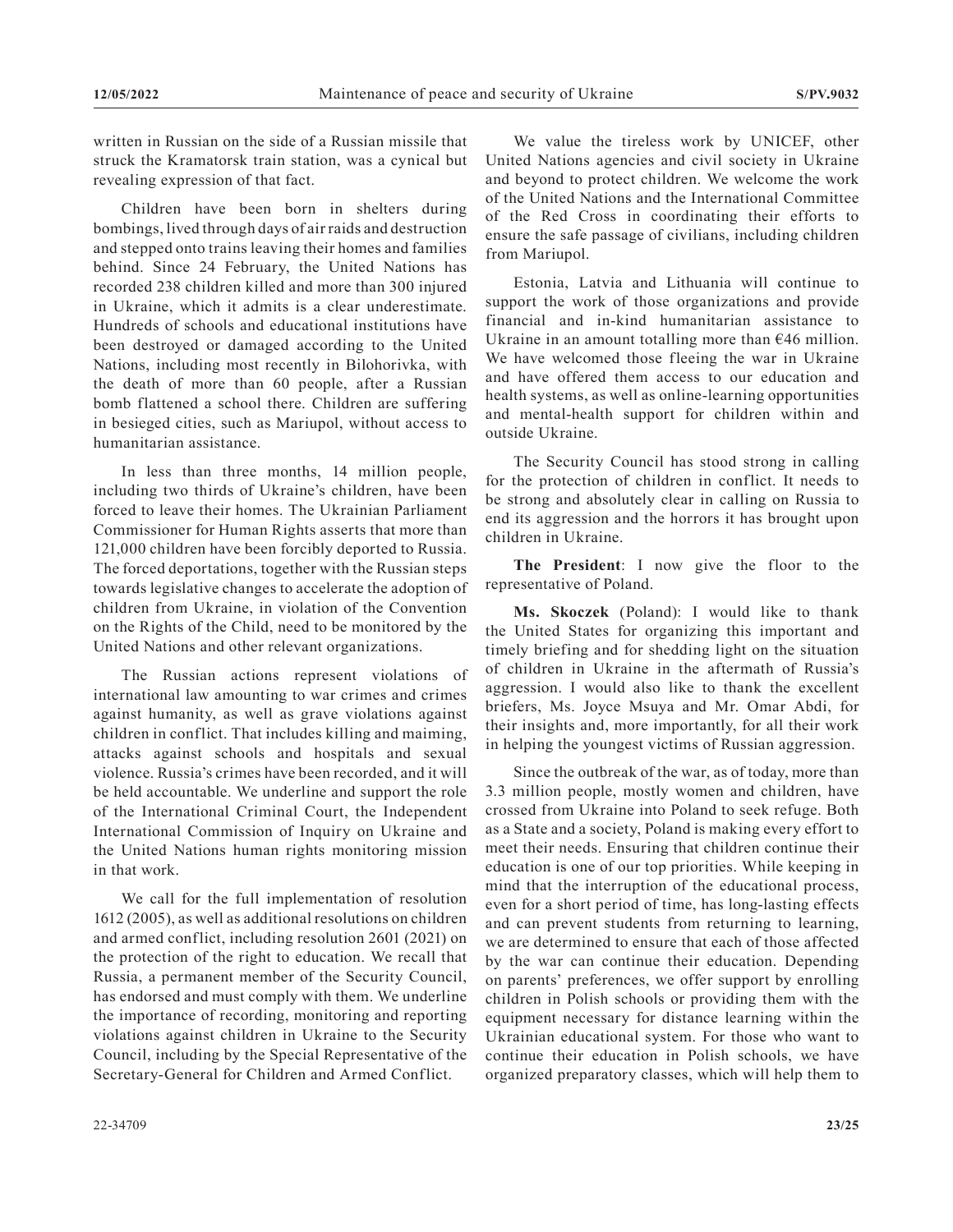find their way within the Polish educational system and overcome the language barrier.

Currently, there are almost 200,000 refugee children from Ukraine in Polish schools. About 20 per cent of them are attending preparatory classes, and 80 per cent are attending regular classes together with Polish children. The Ministry of Education has created an online platform through which various educational tools are available for free. In addition, the Ministry has organized special language courses for teachers from Ukraine who have come to Poland. Courses have also been set up for Polish teachers, including in the Ukrainian language, to make it easier for them to communicate with children coming from Ukraine and better respond to their educational needs.

Additionally, I would like to talk about the project involving the Polish Centre for International Aid in coordination with CARE. As part of the cash-for-work programme, Ukrainian teachers can find employment in Polish schools and kindergartens as assistants for refugee children. We also pay particular attention to the needs of children with disabilities. Children with special-education needs and their parents can benefit from psychological and pedagogical assistance in Polish kindergartens and schools. Students who were pursuing higher education in Ukraine before the outbreak of the war can also continue their studies at Polish universities. Moreover, we have launched several programmes offering institutional and financial support for academics from Ukraine to enable them to continue their research projects.

Schools provide children with education, but they play a much greater role in children's lives. In times of war, classrooms can and should provide children with a sense of stability and act as a safe space to learn and process their trauma. However, across Ukraine, hundreds of schools have been destroyed by Russian shelling and air strikes. Many classrooms are simply unusable after having been damaged or destroyed. Even after the war is over, it will still take a long time to rebuild schools and other educational facilities.

Attacks on civilian areas, including civilian infrastructure, are endangering children's lives and futures. Poland condemns, in the strongest possible terms, attacks against civilians and civilian objects such as schools, hospitals and orphanages. All perpetrators of violations of international law, especially international

humanitarian law and human rights law, must be held accountable.

More than 2,000 patients from Ukraine, nearly half of whom are children, are hospitalized in Poland. A paediatric hub was established in the city of Lublin, from which young patients are being transferred to institutions all over the country and abroad.

It must be stressed that Ukrainian children — just like all children, all around the world — were already dealing with mental-health challenges as a result of being isolated for almost two years during the pandemic. Now that they have left the comforts of home — not to mention those family and friends who stayed in Ukraine to fight — any progress towards pre-pandemic normalcy has been cruelly interrupted. Poland is offering psychiatric, psychological and other mental-health social services to help Ukrainian refugees; however, their needs are growing every day.

Poland is doing the best it can to help Ukrainian children through such troubled and terrifying times. By offering them safety among our families in our homes and a kind of normal life with both its duties and joys in Poland, we hope that we are able to save at least a part of their dreams and childhoods.

**The President**: I now give the floor to the representative of Slovakia.

**Mr. Mlynár** (Slovakia): I would like to start by thanking today's briefers — Assistant Secretary-General Msuya and Deputy Executive Director of UNICEF Abdi — for their briefings, which once again shed light on the devastating impacts of the Russian war in Ukraine, this time specifically on the issue of children and their right to education. We have listened carefully to and appreciate the updates that they have shared with us, and we will certainly factor in all of that additional information in our work and activities going forward.

As UNICEF's Regional Child Protection Adviser for Europe and Central Asia said on 6 May in a press briefing, hospitals, nurseries and schools unfortunately continue to be affected by strikes. Slovakia categorically condemns those attacks, including the most recent one in Bilohorivka in the Luhansk region. That attack, along with all other attacks on civilians and civilian infrastructure, constitutes a flagrant violation of international humanitarian law and must be thoroughly investigated. Justice must be served. We also concur